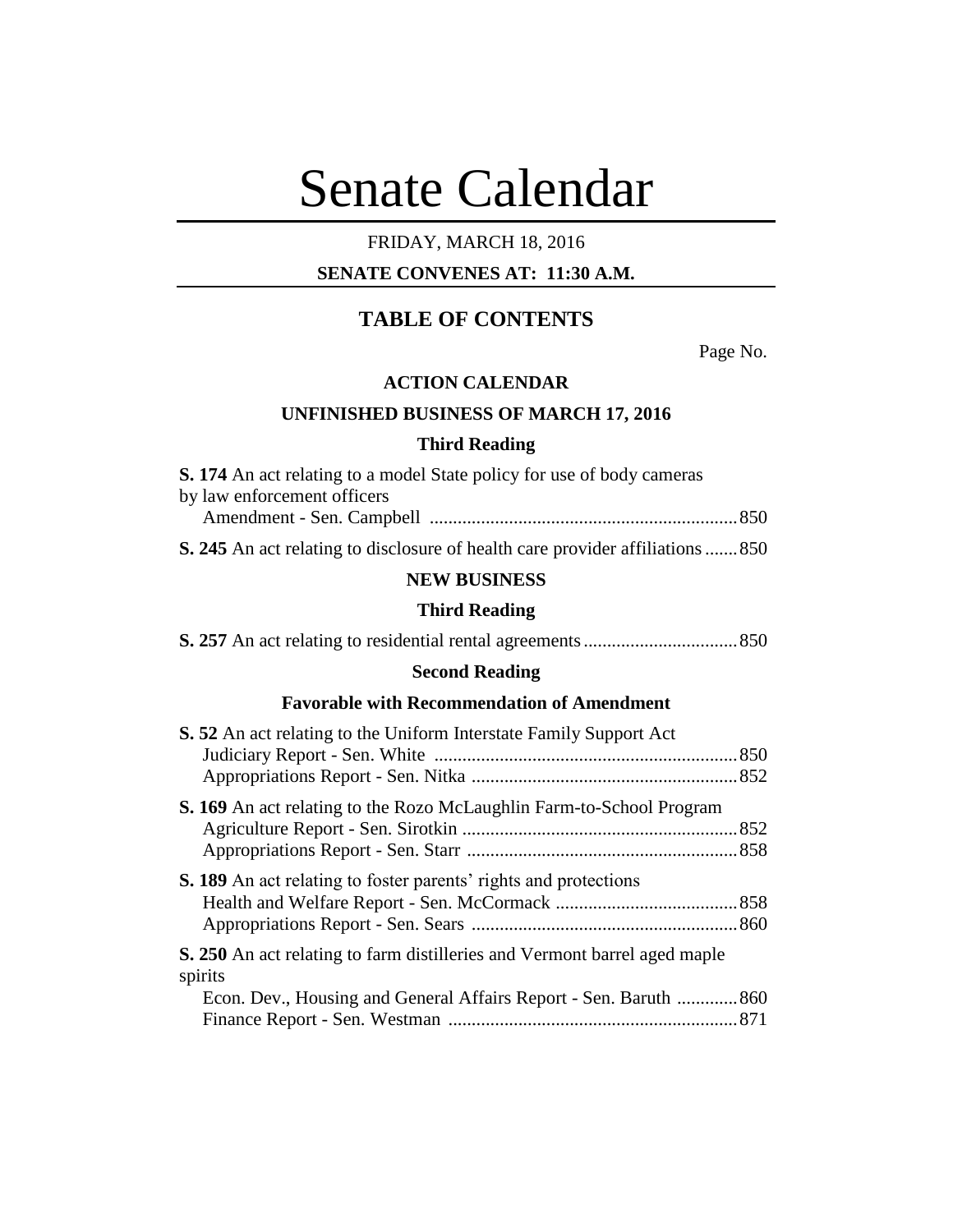# **ORDERED TO LIE**

| <b>CONCURRENT RESOLUTIONS FOR ACTION</b>                                       |
|--------------------------------------------------------------------------------|
| <b>H.C.R. 279-286</b> (For text of Resolutions, see Addendum to House Calendar |

for March 17, 2016).......................................................................................871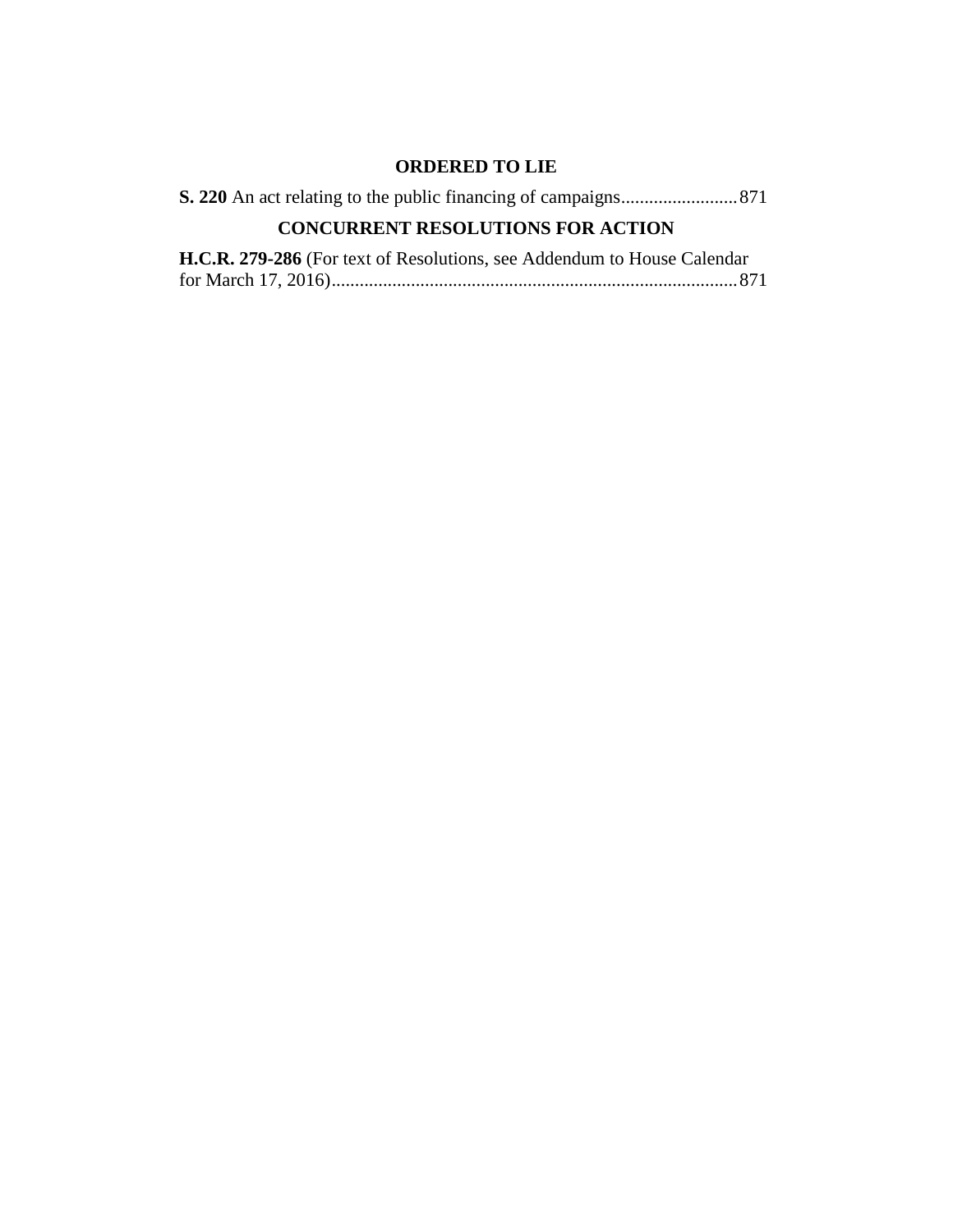#### **ORDERS OF THE DAY**

#### **ACTION CALENDAR**

#### **UNFINISHED BUSINESS OF THURSDAY, MARCH 17, 2016**

#### **Third Reading**

## **S. 174.**

An act relating to a model State policy for use of body cameras by law enforcement officers.

## **Amendment to S. 174 to be offered by Senator Campbell before Third Reading**

Senator Campbell moves to amend the bill by adding a new Sec. 2 to read as follows:

## Sec. 2. CRIMINAL JUSTICE TRAINING COUNCIL REPORT; 21<sup>ST</sup> CENTURY POLICING

On or before December 15, 2016, the Vermont Criminal Justice Training Council shall report to the Senate and House Committees on Judiciary and Government Operations on whether the Council's training and curriculum is consistent with the final report of the President's Task Force on  $21<sup>st</sup>$  Century Policing.

And by renumbering the remaining section to be numerically correct.

## **S. 245.**

An act relating to disclosure of health care provider affiliations.

#### **NEW BUSINESS**

#### **Third Reading**

#### **S. 257.**

An act relating to residential rental agreements.

#### **Second Reading**

#### **Favorable with Recommendation of Amendment**

## **S. 52.**

An act relating to the Uniform Interstate Family Support Act.

**Reported favorably with recommendation of amendment by Senator White for the Committee on Judiciary.**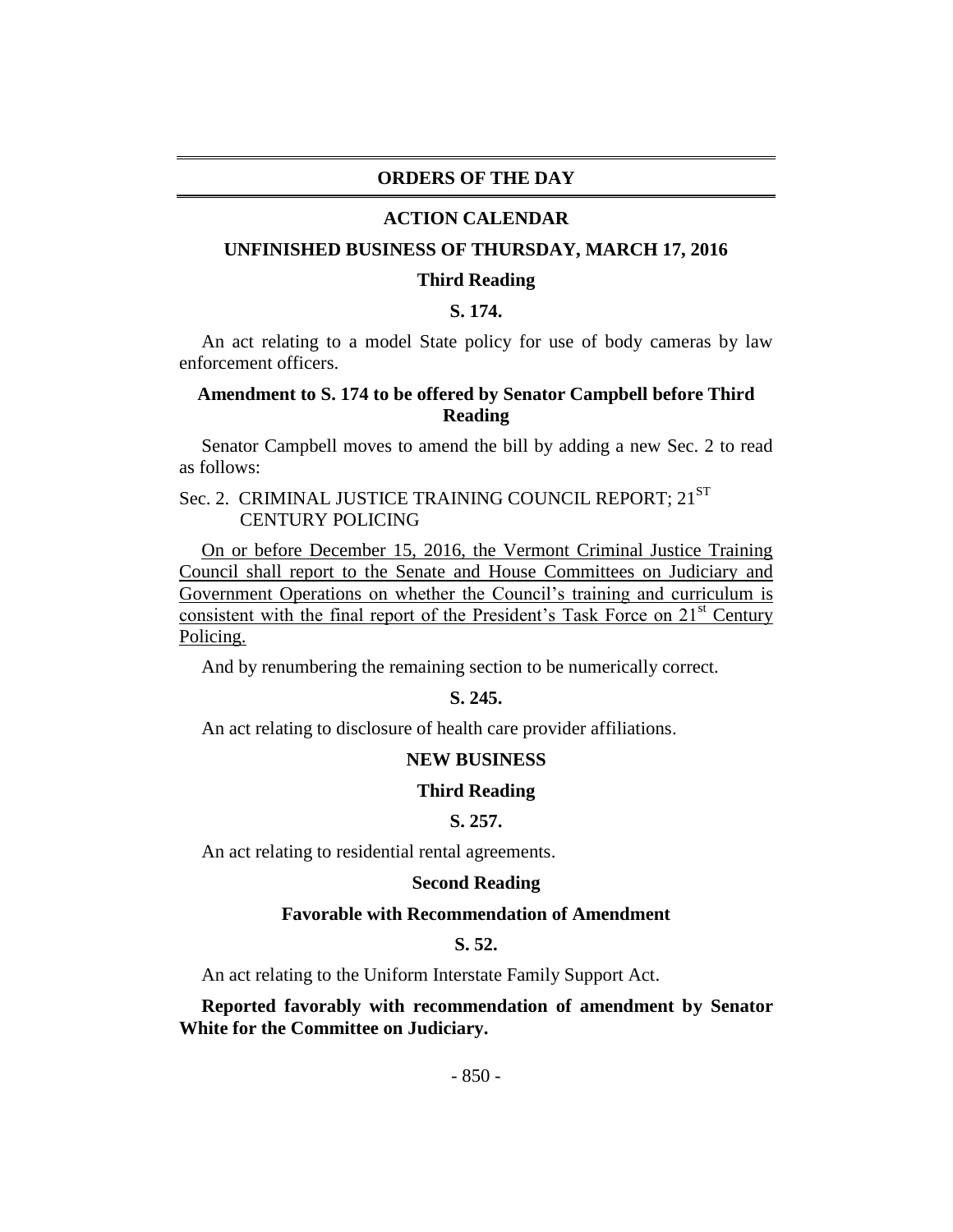The Committee recommends that the bill be amended by striking out all after the enacting clause and inserting in lieu thereof the following:

Sec. 1. SPOUSAL SUPPORT AND MAINTENANCE TASK FORCE

(a) Creation. There is created a Spousal Support and Maintenance Task Force for the purpose of reviewing and modernizing Vermont's law concerning spousal support and maintenance.

(b) Membership. The Task Force shall be composed of the following seven members:

(1) a current member of the House of Representatives who shall be appointed by the Speaker of the House;

(2) a current member of the Senate who shall be appointed by the Committee on Committees;

(3) a Superior Court judge who has significant experience in the Family Division of Superior Court appointed by the Chief Justice;

(4) the Chief Superior Court Judge;

(5) two experienced family law attorneys appointed by the Family Law Section of the Vermont Bar Association; and

(6) a representative of Vermont Alimony Reform who is a resident of Vermont.

(c) Powers and duties. The Task Force shall consider amendments to Vermont's spousal support and maintenance laws aimed to improve clarity, fairness, and predictability in recognition of changes to the family structure in recent decades. The Task Force may hold public hearings and shall endeavor to hear a wide variety of perspectives from stakeholders and interested parties.

(d) Assistance. The Task Force shall have the administrative, technical, and legal assistance of the Office of Legislative Council.

(e) Recommendation. On or before January 15, 2017, the Task Force shall submit its recommendations for any legislative action to the Senate and House Committees on Judiciary.

(f) Meetings.

(1) The Superior Court judge appointed in accordance with subdivision (b)(3) of this section shall serve as chair.

(2) A majority of the membership shall constitute a quorum.

(3) The Task Force shall cease to exist on March 1, 2017.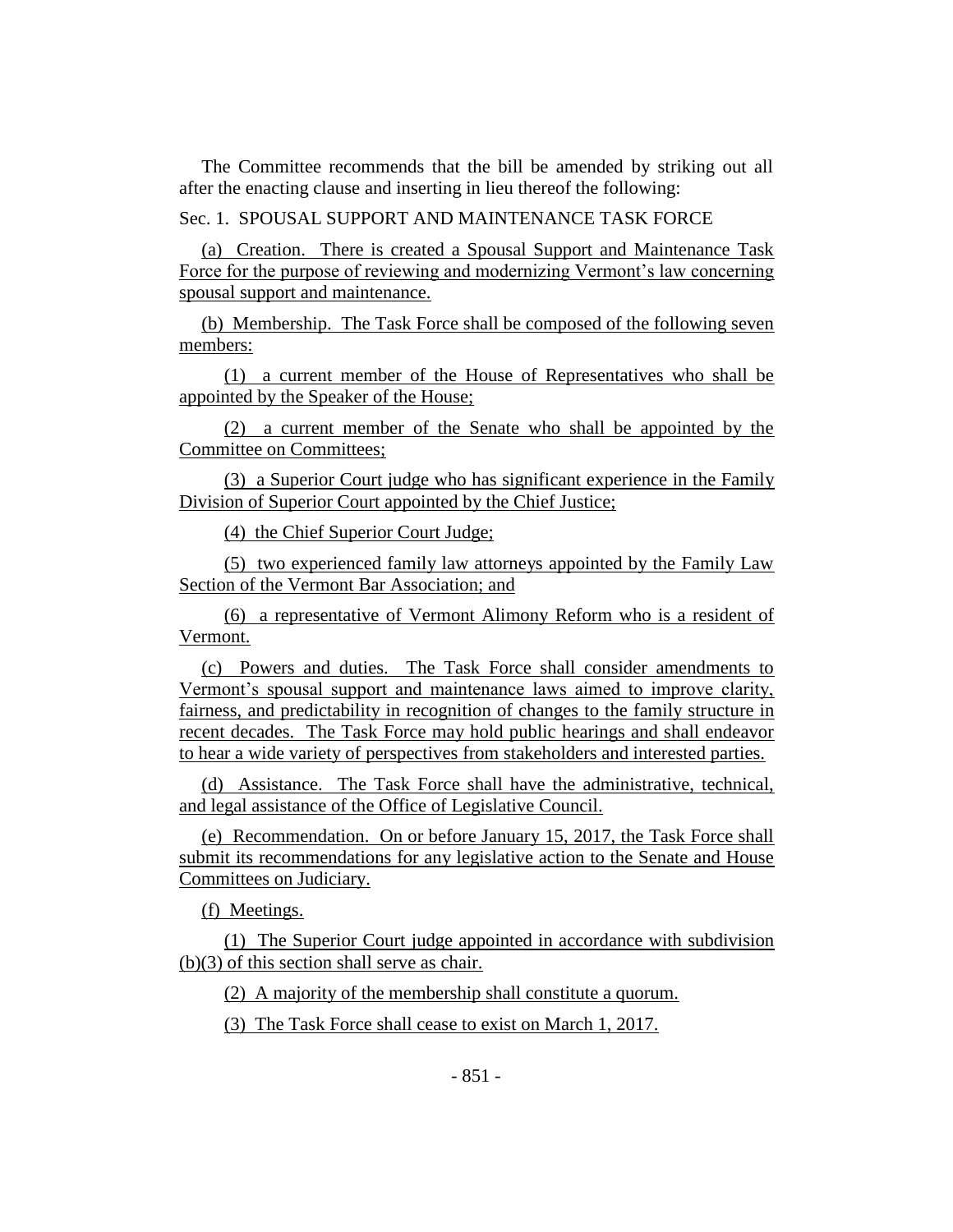(g) Reimbursement.

(1) For attendance at meetings during adjournment of the General Assembly, legislative members of the Task Force shall be entitled to per diem compensation and reimbursement of expenses pursuant to 2 V.S.A. § 406 for no more than four regular meetings and two public hearings.

(2) Other members of the Task Force who are not employees of the State of Vermont and who are not otherwise compensated or reimbursed for their attendance shall be entitled to per diem compensation and reimbursement of expenses pursuant to 32 V.S.A. § 1010 for no more than four regular meetings and two public hearings.

#### Sec. 2. EFFECTIVE DATE

This act shall take effect on passage.

And that after passage the title of the bill be amended to read: "An act relating to creating a Spousal Support and Maintenance Task Force"

(Committee vote: 5-0-0)

**Reported favorably by Senator Nitka for the Committee on Appropriations.**

(Committee vote: 6-0-1)

#### **S. 169.**

An act relating to the Rozo McLaughlin Farm-to-School Program.

#### **Reported favorably with recommendation of amendment by Senator Sirotkin for the Committee on Agriculture.**

The Committee recommends that the bill be amended by striking out all after the enacting clause and inserting in lieu thereof the following:

Sec. 1. 6 V.S.A. chapter 211 is amended to read:

## CHAPTER 211. THE ROZO MCLAUGHLIN FARM-TO-SCHOOL PROGRAM

## § 4719. PURPOSE AND STATE GOAL

(a) Purpose. It is the purpose of this chapter to establish a farm-to-school program to:

(1) encourage Vermont residents in developing healthy and lifelong habits of eating nutritious local foods;

(2) maximize use by Vermont schools of fresh and locally grown, produced, or processed food;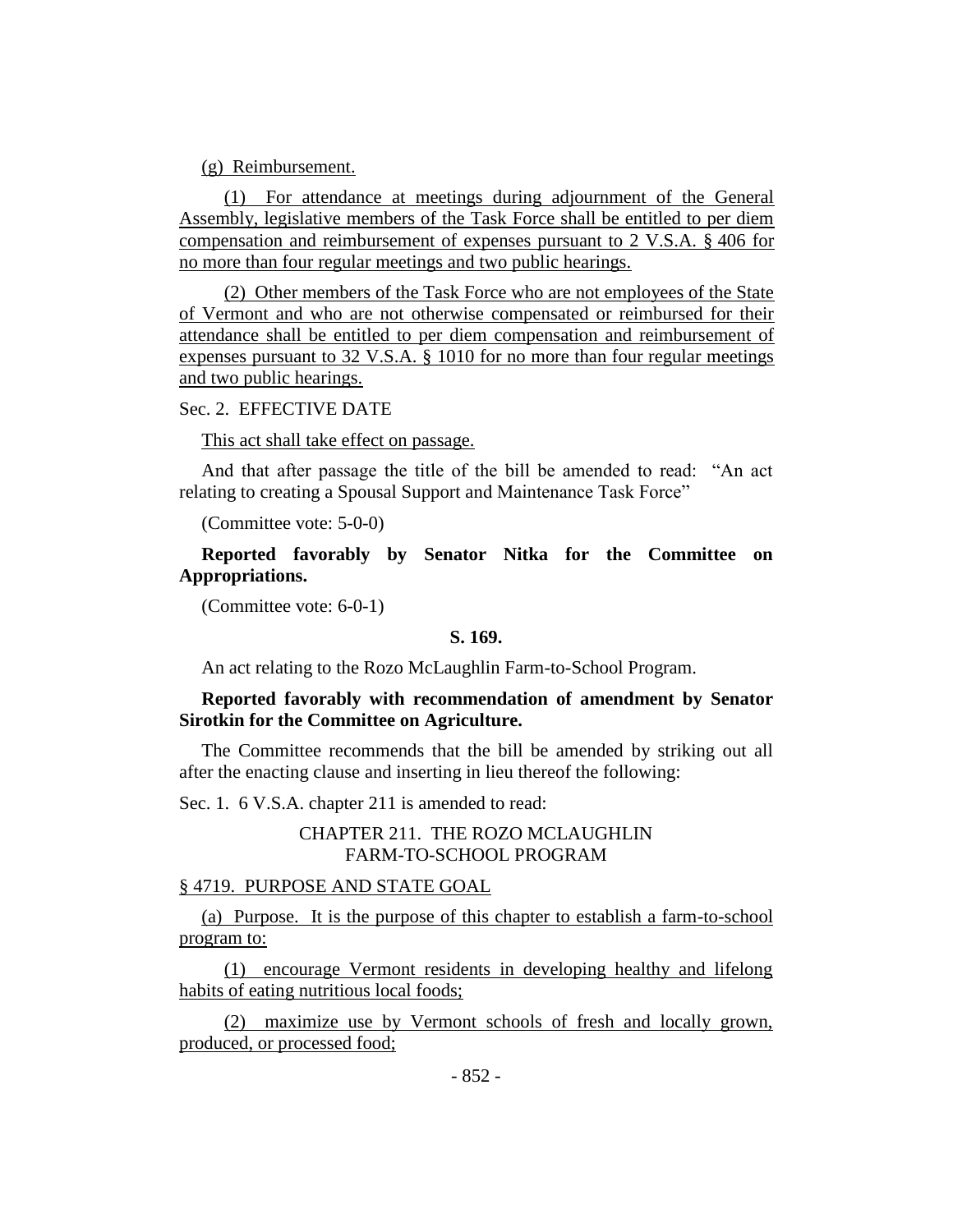(3) work with partners to establish a food, farm, and nutrition education program that educates Vermont students regarding healthy eating habits through the use of educational materials, classes, and hands-on techniques that inform students of the connections between farming and the foods that students consume;

(4) increase the size and stability of direct sales markets available to farmers; and

(5) increase participation of Vermont students in school meal programs by increasing the selection of available foods.

(b) State Farm to School Network goal. It is the goal of the Farm-to-School Program to establish a food system that by 2025:

(1) engages 75 percent of Vermont schools in an integrated food system education program that incorporates community-based learning; and

(2) purchases 50 percent of food from local or regional food sources.

## § 4720. DEFINITIONS

As used in this chapter, "Farm-to-School Program" means an integrated food, farm, and nutrition education program that utilizes community-based learning opportunities to connect schools with nearby farms to provide students with locally produced fresh fruits and vegetables, dairy and protein products, and other nutritious, locally produced foods in school breakfasts, lunches, and snacks; help children develop healthy eating habits; provide nutritional and agricultural education in the classroom, cafeteria, and school community; and improve farmers' incomes and direct access to markets.

#### § 4721. LOCAL FOODS GRANT PROGRAM

(a) There is created in the Agency of Agriculture, Food and Markets the Rozo McLaughlin Farm-to-School Program to award local grants for the purpose of helping Vermont schools develop farm-to-school programs that will sustain relationships with local farmers and producers, enrich the educational experience of students, improve the health of Vermont children, and enhance Vermont's agricultural economy.

(b) A school, a school district, a consortium of schools,  $\Theta$  a consortium of school districts, or licensed childcare providers may apply to the Secretary of Agriculture, Food and Markets for a grant award to:

(1) fund equipment, resources, training, and materials that will help to increase use of local foods in the School Food Service Nutrition Program;

(2) fund items, including local farm food products, gardening supplies, field trips to farms, and stipends to visiting farmers, that will help teachers to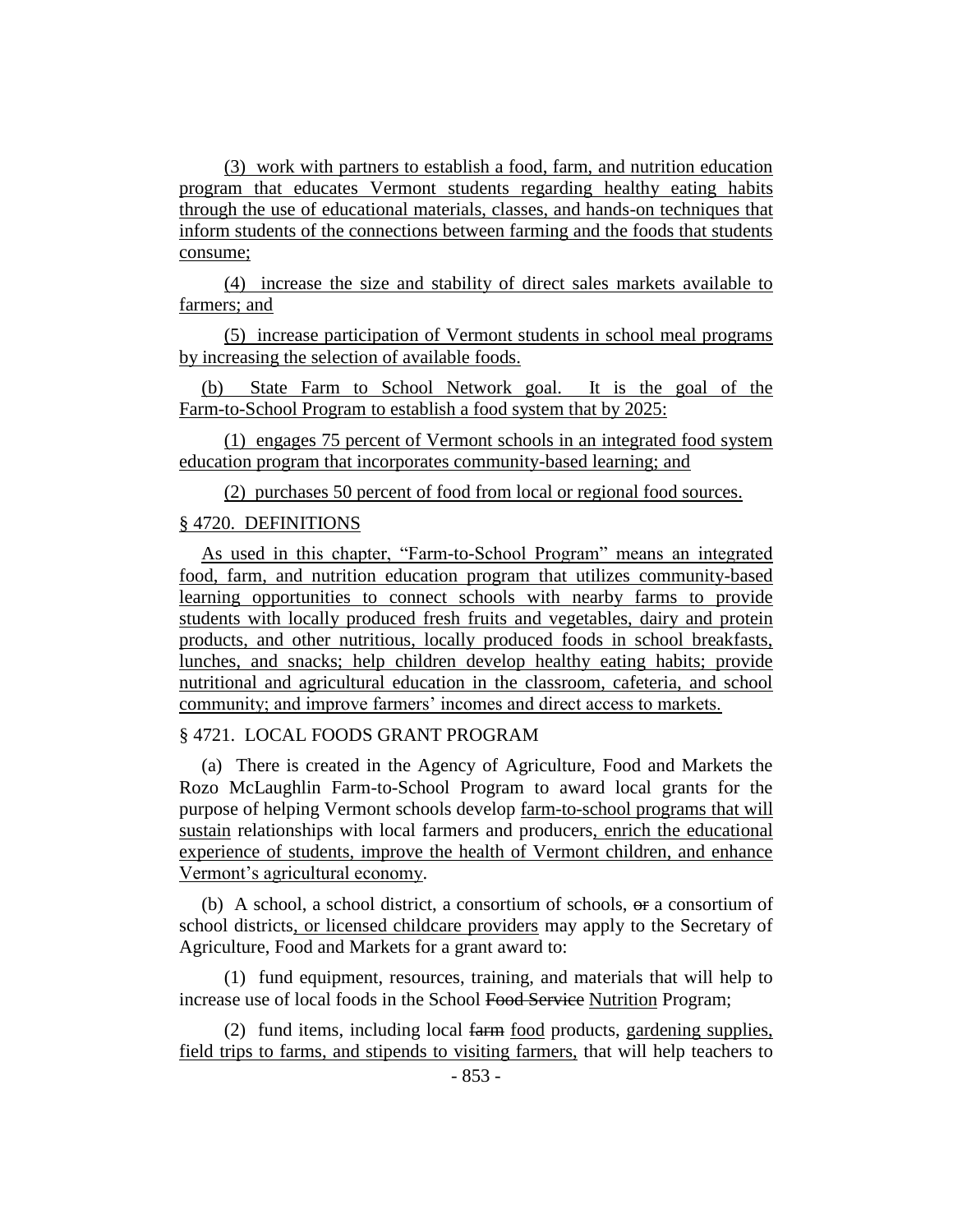use hands-on educational techniques to teach children about nutrition and farm-to-school connections; and

(3) provide fund professional development and technical assistance, in partnership with the Agency of Education and farm-to-school technical service providers, to help teachers, school nutrition personnel, and members of the farm-to-school community educate students about nutrition and farm-to-school connections and assist schools in developing a farm-to-school program.

(4) fund technical assistance or support strategies to increase participation in federal child nutrition programs that increase viability of sustainable meal programs.

(c) The Secretaries of Agriculture, Food and Markets and of Education and the Commissioner of Health, in consultation with farmers, food service workers school nutrition staff, and educators, and farm-to-school technical service providers jointly shall jointly adopt rules procedures relating to the content of the grant application and the criteria for making awards.

(d) The Secretary shall determine that there is significant interest in the school community before making an award and shall give priority consideration to schools and, school districts and licensed child care providers that are developing farm-to-school connections and education that indicate a willingness to make changes to their school or childcare nutrition programs that increase student access and participation and that are making progress toward the implementation of the Vermont nutrition and fitness policy guidelines School Wellness Policy Guidelines developed by the Agency of Agriculture, Food and Markets, the Agency of Education, and the Department of Health, dated November 2005 updated in June 2015 or of the successor of these guidelines.

(e) No award shall be greater than \$15,000.00.

## § 4722. FARM ASSISTANCE; SECRETARY OF AGRICULTURE, FOOD AND MARKETS

(a) The Secretary of Agriculture, Food and Markets shall work with existing programs and organizations to develop and implement educational opportunities for farmers to help them to increase their markets through selling their products to schools, licensed child care providers, and State government agencies and participating in the federal food commodities program, including the federal Department of Defense Fresh Program, and selling to regulated child care programs participating in the Adult and Child Food Program that operate or participate in child nutrition programs.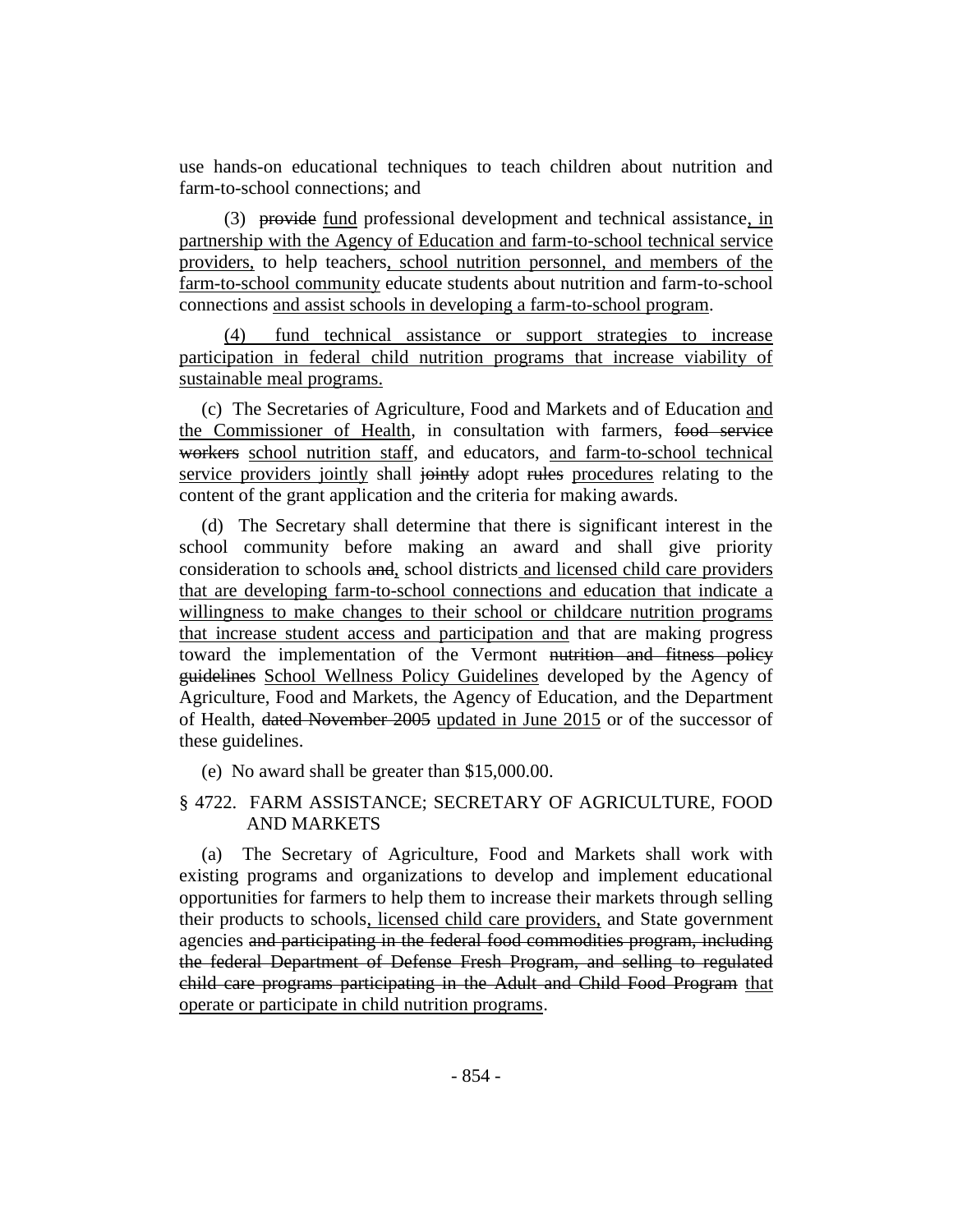(b) The Secretary of Agriculture, Food and Markets shall work with distributors that sell products to schools, licensed child care providers, and State government agencies to increase the availability of local products.

## § 4723. PROFESSIONAL DEVELOPMENT FOR FOOD SERVICE PERSONNEL

(a) The Secretary of Education, in consultation with the Secretary of Agriculture, Food and Markets, the Commissioner of Health, and farm-to-school organizations and partners, shall offer expanded regional training sessions for public school food service and child care personnel and child care resource development specialists as funds are made available. Training shall include information about strategies for purchasing procuring, processing, and serving locally grown foods, especially with regard to federal procurement program requirements, as well as information about nutrition, obesity prevention, coping with severe food allergies, and food service operations. The Secretary of Education may use a portion of the funds appropriated for this training session to pay a portion of or all expenses for attendees and to develop manuals or other materials to help in the training.

(b) The Secretary of Education shall train people as funds are made available to, with existing programs and organizations, provide training related to procurement of local food and technical assistance to school food service and child care personnel and use a portion of the funds appropriated for this purpose to enable the trained people to provide technical assistance at the school and school district levels.

(c) Training provided under this section shall promote the policies established in the Vermont nutrition and fitness policy guidelines School Wellness Policy Guidelines developed by the Agencies of Agriculture, Food and Markets and of Education and the Department of Health, dated November 2005 updated in June 2015, or the guidelines' successor.

## § 4724. LOCAL FOODS COORDINATOR FOOD SYSTEMS ADMINISTRATOR

(a) The position of local food coordinator Food Systems Administrator is established in the agency of agriculture, food and markets Agency of Agriculture, Food and Markets for the purpose of assisting Vermont producers to increase in increasing their access to commercial markets and institutions, including schools, state licensed child care providers, State and municipal governments, and hospitals.

(b) The duties of the local foods coordinator Food Systems Administrator shall include: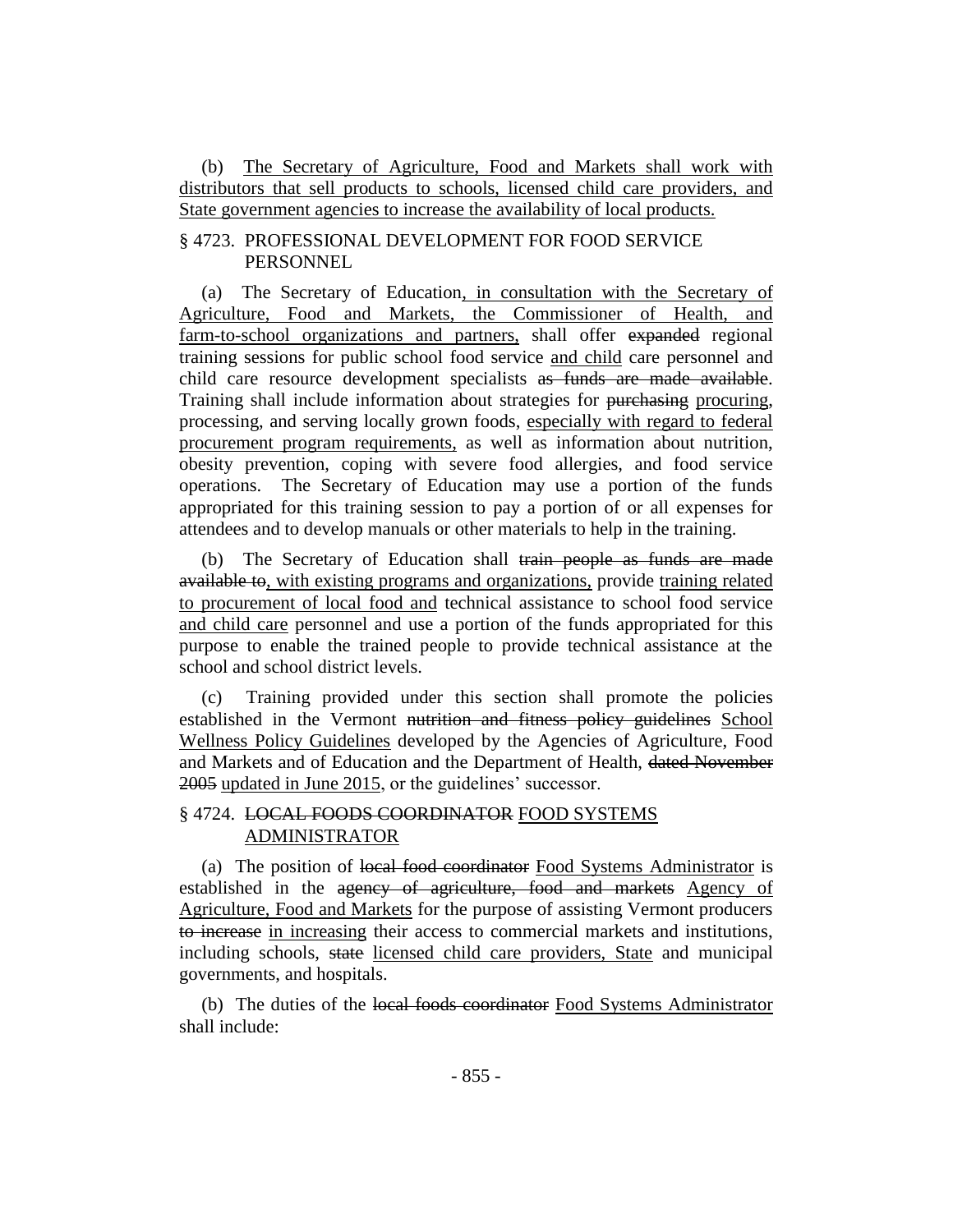(1) working with institutions, schools, licensed child care providers, distributors, producers, commercial markets, and others to create matchmaking opportunities that increase the number of Vermont institutions that purchase foods grown or produced in Vermont;

(2) coordinating funding and providing support to the farm-to-school and farm-to-institutions programs within the agency of agriculture, food and markets Agency of Agriculture, Food and Markets, and coordinating with interested parties to access funding or create matchmaking opportunities across the supply chain that increase participation in those programs;

(3) encouraging and facilitating the enrollment of state employees State employee access and awareness of opportunities for purchasing local food, including: enrollment in a local community supported agriculture (CSA) organization, purchasing from local farm stands, and participation in a farmers' market;

(4) developing a database of producers and potential purchasers and enhancing the agency's website Agency and partners' ability to improve and support local foods coordination through the use of information technology; and

(5) providing technical support to local communities with their food security efforts.

(c) The local foods coordinator Food Systems Administrator, working with the commissioner of buildings and general services Commissioner of Buildings and General Services pursuant to rules adopted under 29 V.S.A. § 152(14), shall:

(1) encourage and facilitate CSA enrollment awareness of and opportunities to procure healthy local foods by state State employees through the use of approved advertisements and solicitations on state-owned State-owned property; and

(2) implement guidelines for the appropriate use of state State property for employee participation in CSA organizations, including reasonable restrictions on the time, place, and manner of solicitations, advertisements, deliveries, and related activities to ensure the safety and welfare of state State property and its occupants.

(d) The local foods coordinator Food Systems Administrator shall administer a local foods grant program, the purpose of which shall be to provide grants to allow Vermont producers to increase their access to commercial and institutional markets.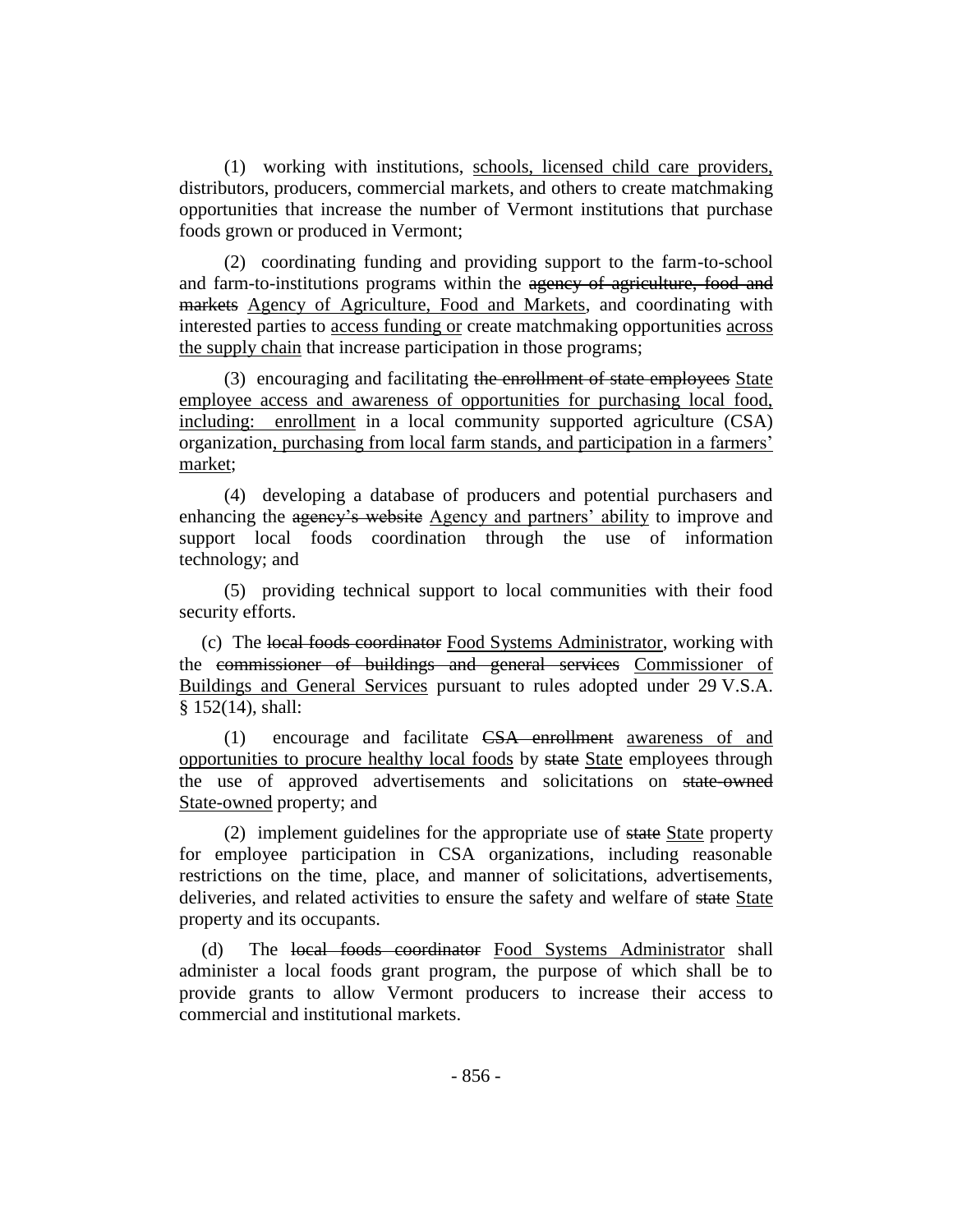#### Sec. 2. UNIVERSAL MEALS PROGRAM; SCHOOL FUNDING

In addition to any other funds appropriated to the Agency of Agriculture, Food and Markets in fiscal year 2017 for the Farm-to-School Program, there is appropriated to the Farm-to-School Program at the Agency of Agriculture, Food and Markets \$80,000.00 for the purpose of executing, operating, and providing grants under 6 V.S.A. § 4721 to assist schools in developing universal meals programs when the schools are eligible for universal meals participation under federal school nutrition programs.

Sec. 3. 16 V.S.A. § 559 is amended to read:

#### § 559. PUBLIC BIDS

(a) When the cost exceeds \$15,000.00. A school board or supervisory union board shall publicly advertise or invite three or more bids from persons deemed capable of providing items or services if costs are in excess of \$15,000.00 for any of the following:

(1) the construction, purchase, lease, or improvement of any school building;

(2) the purchase or lease of any item or items required for supply, equipment, maintenance, repair, or transportation of students; or

(3) a contract for transportation, maintenance, or repair services. \* \* \*

(e) Application of this section. Any contract entered into or purchase made in violation of the provisions of this section shall be void; provided, however, that:

\* \* \*

(4) nothing in this section shall be construed to prohibit a school board from awarding a school nutrition contract after using any method of bidding or requests for proposals permitted under federal law for award of the contract. Notwithstanding the monetary amount in subsection (a) of this section for which a school board is required to use a method of bidding or request for proposal, a school board is required to use a method of public bidding or request for proposal for purchases made from the nonprofit school food service account for purchases in excess of \$25,000.00, unless a municipality sets a lower threshold for purchases from the nonprofit school food service account;

\* \* \*

Sec. 4. EFFECTIVE DATE

This act shall take effect on July 1, 2016.

(Committee vote: 5-0-0)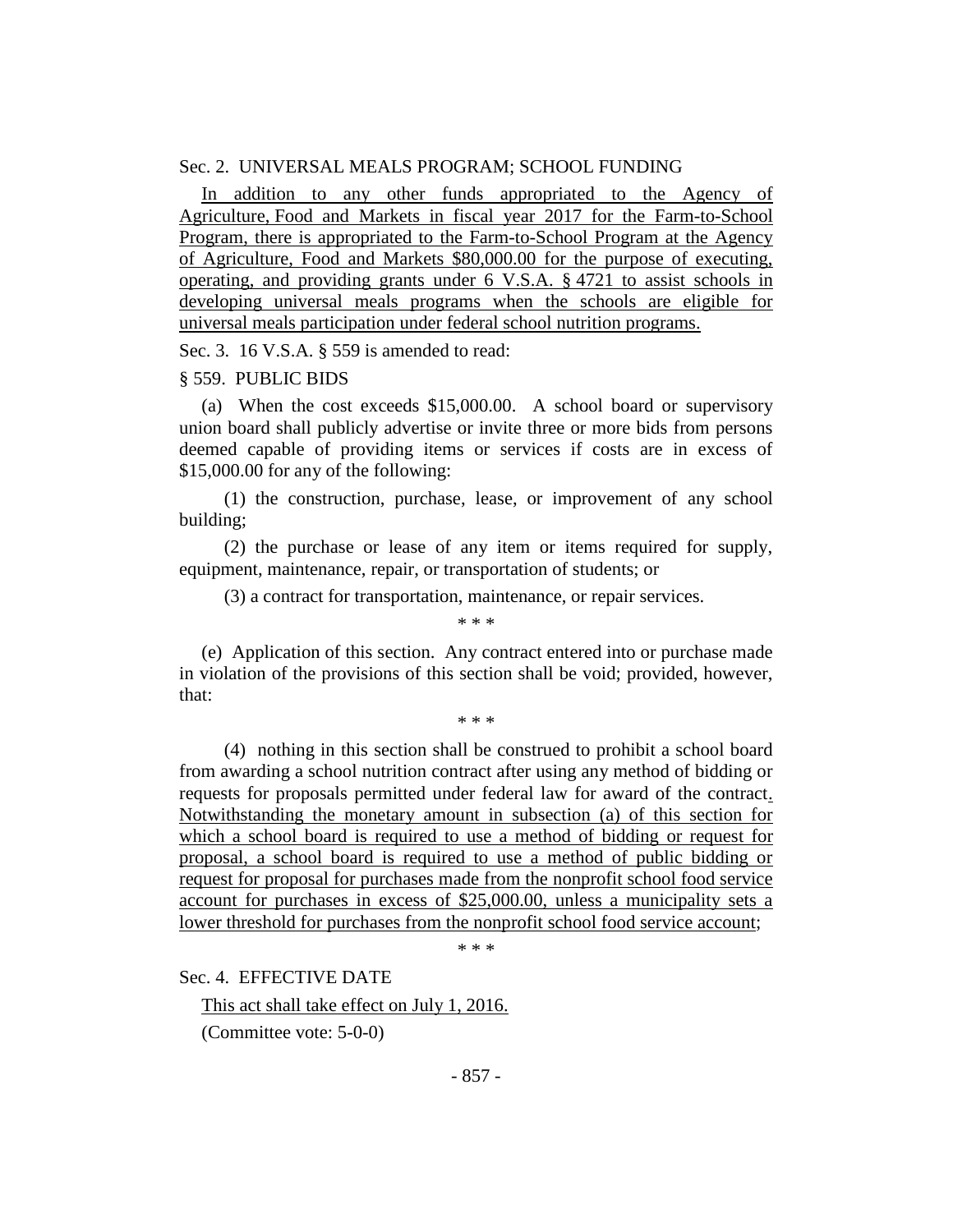## **Reported favorably with recommendation of amendment by Senator Starr for the Committee on Appropriations.**

The Committee recommends that the bill be amended as recommended by the Committee on Agriculture with the following amendment thereto:

By striking out Sec. 2 in its entirety.

(Committee vote: 6-0-1)

## **S. 189.**

An act relating to foster parents' rights and protections.

### **Reported favorably with recommendation of amendment by Senator McCormack for the Committee on Health & Welfare.**

The Committee recommends that the bill be amended by striking out all after the enacting clause and inserting in lieu thereof the following:

Sec. 1. FOSTER PARENT WORKING GROUP; REPORT

(a) Creation. There is created a Foster Parent Working Group to recommend legislation, rules, or policies, or any combination thereof, pertaining to rights and protections for foster parents in Vermont.

(b) Membership. The Working Group shall be composed of the following eight members:

(1) the Commissioner for Children and Families or designee;

(2) the Deputy Commissioner for Children and Families' Family Services Division;

(3) the System of Care Manager in the Department for Children and Families' Family Services Division or designee;

(4) a representative of the Vermont Foster and Adoptive Family Association;

(5) a representative of Voices for Vermont's Children;

(6) the Chief Superior Court Judge or designee; and

(7) two fosters parents from different regions of the State, appointed by the Governor.

(c) Powers and duties. The Working Group shall examine the relationship between foster parents, the Department for Children and Families, and the court system to assess whether any laws, rules, or policies should be amended or implemented to better support the work of foster parents, including the following: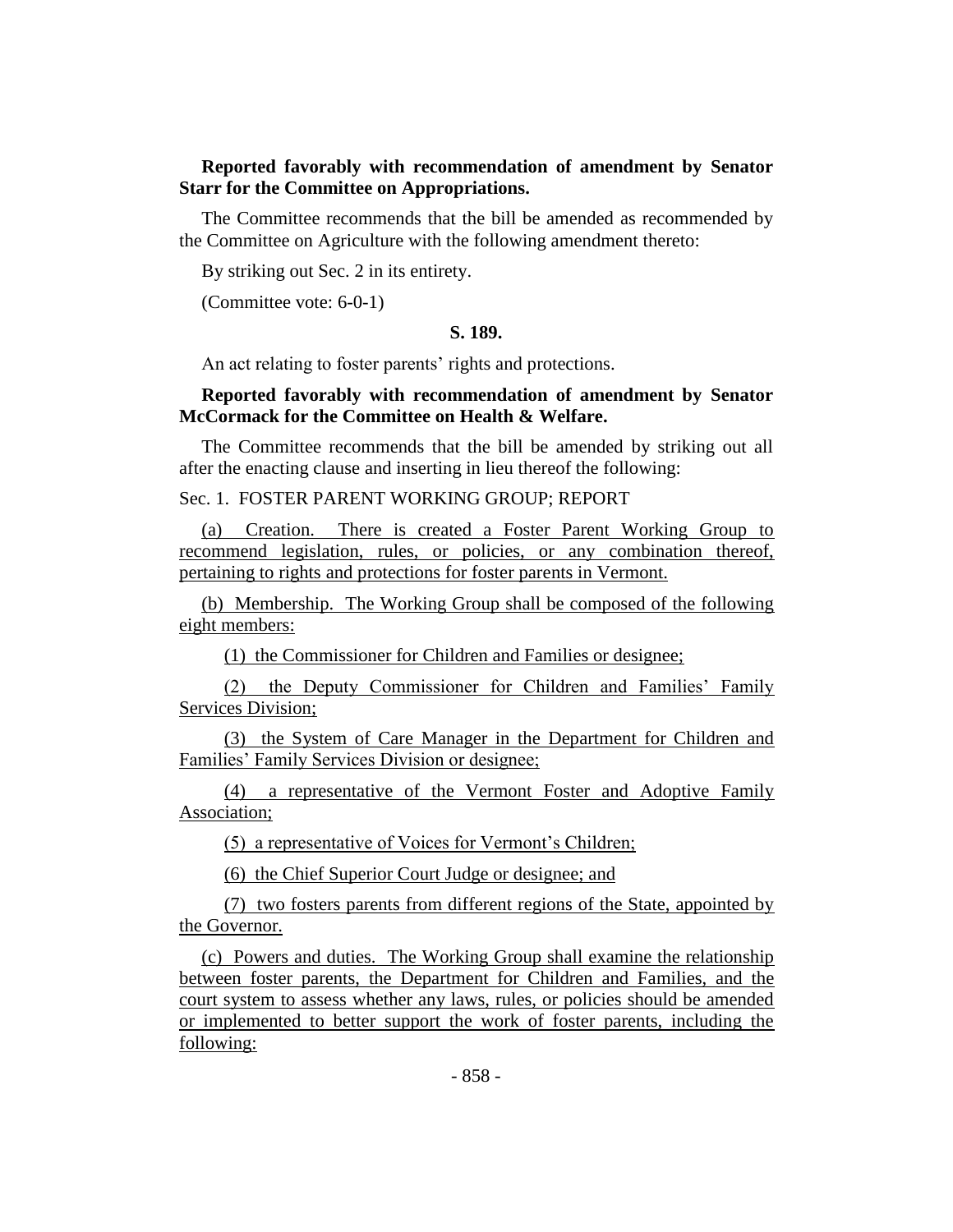(1) access to the Department for Children and Families on evenings and weekends;

(2) access to the Department for Children and Families' records about a particular foster child or foster family;

(3) scheduling court-ordered visits and appointments with the Department for Children and Families;

(4) fear of reprisal for refusal of a placement or raising concerns about the Department for Children and Families or the foster care system; and

(5) any regional differences identified in the State's foster care system.

(d) Assistance. The Working Group shall have the administrative, technical, and legal assistance of the Department for Children and Families.

(e) Report. On or before January 15, 2017, the Working Group shall submit a written report to the House Committee on Human Services and the Senate Committee on Health and Welfare with its findings and any proposed changes to law, rule, or policy.

(f) Meetings.

(1) The Commissioner shall call the first meeting of the Working Group to occur on or before September 1, 2016.

(2) The Working Group shall select a chair from among its members at the first meeting.

(3) The Working Group shall cease to exist on January 31, 2017.

(g) Reimbursement. Members of the Working Group who are not employees of the State of Vermont and who are not otherwise compensated or reimbursed for their attendance shall be entitled to both per diem compensation and reimbursement of expenses pursuant to 32 V.S.A. § 1010 for no more than three meetings.

(h) Appropriation. The sum of \$1,080.00 is appropriated to the Department for Children and Families from the General Fund in fiscal year 2017 for per diem compensation and reimbursement of expenses for members of the Working Group.

Sec. 2. EFFECTIVE DATE

This act shall take effect on July 1, 2016.

(Committee vote: 5-0-0)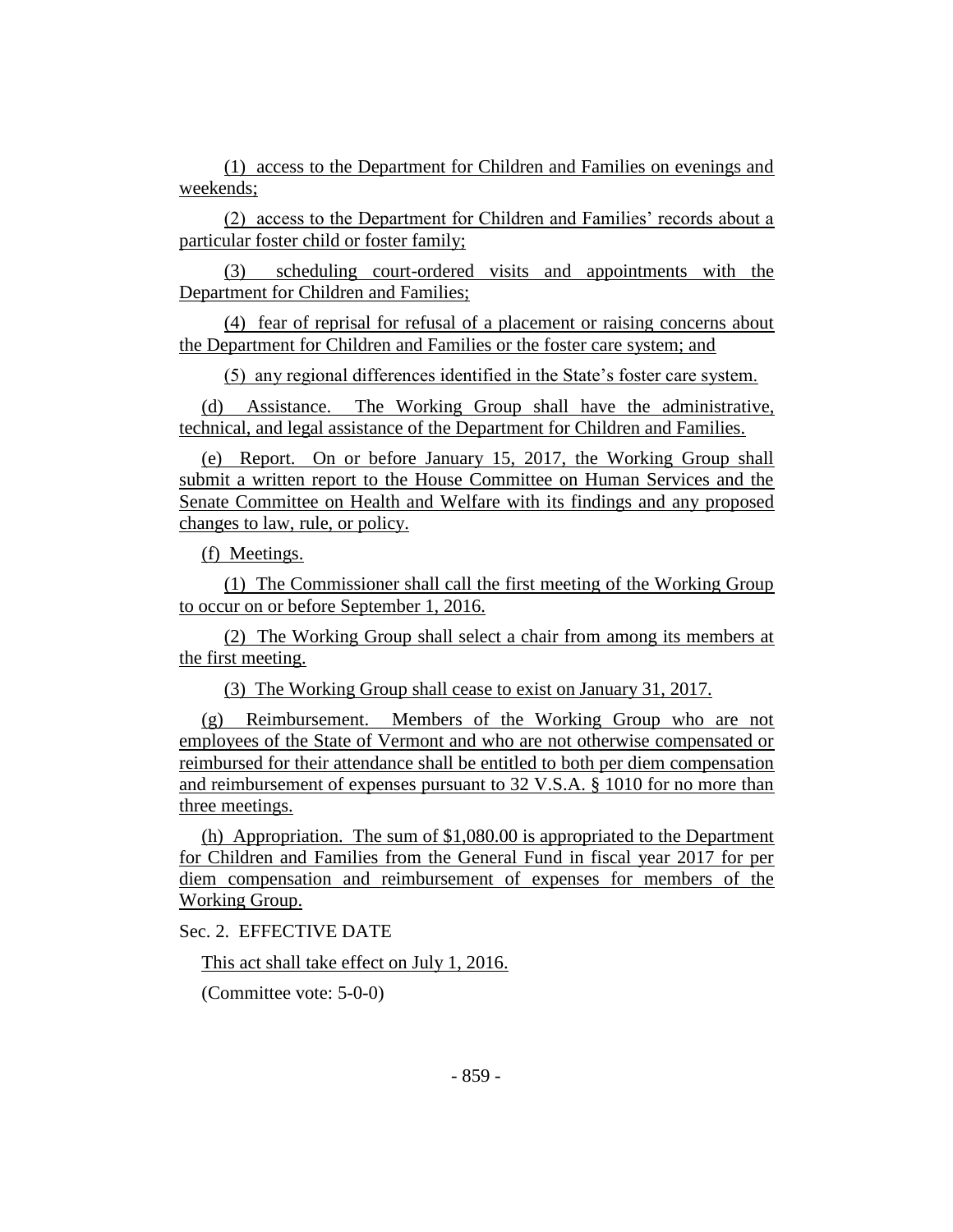## **Reported favorably with recommendation of amendment by Senator Sears for the Committee on Appropriations.**

The Committee recommends that the bill be amended as recommended by the Committee on Health & Welfare with the following amendment thereto:

In Sec. 1, by striking out subsection (h) in its entirety.

(Committee vote: 6-0-1)

#### **S. 250.**

An act relating to farm distilleries and Vermont barrel aged maple spirits.

## **Reported favorably with recommendation of amendment by Senator Baruth for the Committee on Economic Development, Housing & General Affairs.**

The Committee recommends that the bill be amended by striking out all after the enacting clause and inserting in lieu thereof the following:

Sec. 1. 7 V.S.A. § 2 is amended to read:

#### § 2. DEFINITIONS

The following words as used in this title, unless a contrary meaning is required by the context, shall have the following meaning:

\* \* \*

 $(5)$  "Cabaret license": a first-class license or first- and third-class licenses where the business is devoted primarily to providing entertainment, dancing, and the sale of alcoholic beverages to the public and not the service of food. The holder of a "cabaret license" shall serve food at all times when open for business and shall have adequate and sanitary space and equipment for preparing and serving food. However, the gross receipts from the sale of food shall be less than the combined receipts from the sales of alcoholic beverages, entertainment, and dancing in the prior reporting year. All laws and regulations pertaining to a first-class license or first- and third-class licenses shall apply to the first-class or first- and third-class cabaret licenses. [Repealed.]

(6) "Caterer's license": a license issued by the Liquor Control Board authorizing the holder of a first-class license or first- and third-class licenses for a eabaret, restaurant, or hotel premises to serve malt or vinous beverages, spirits, or fortified wines at a function located on premises other than those occupied by a first-, first- and third-, or second-class licensee to sell alcoholic beverages.

> - 860 - \* \* \*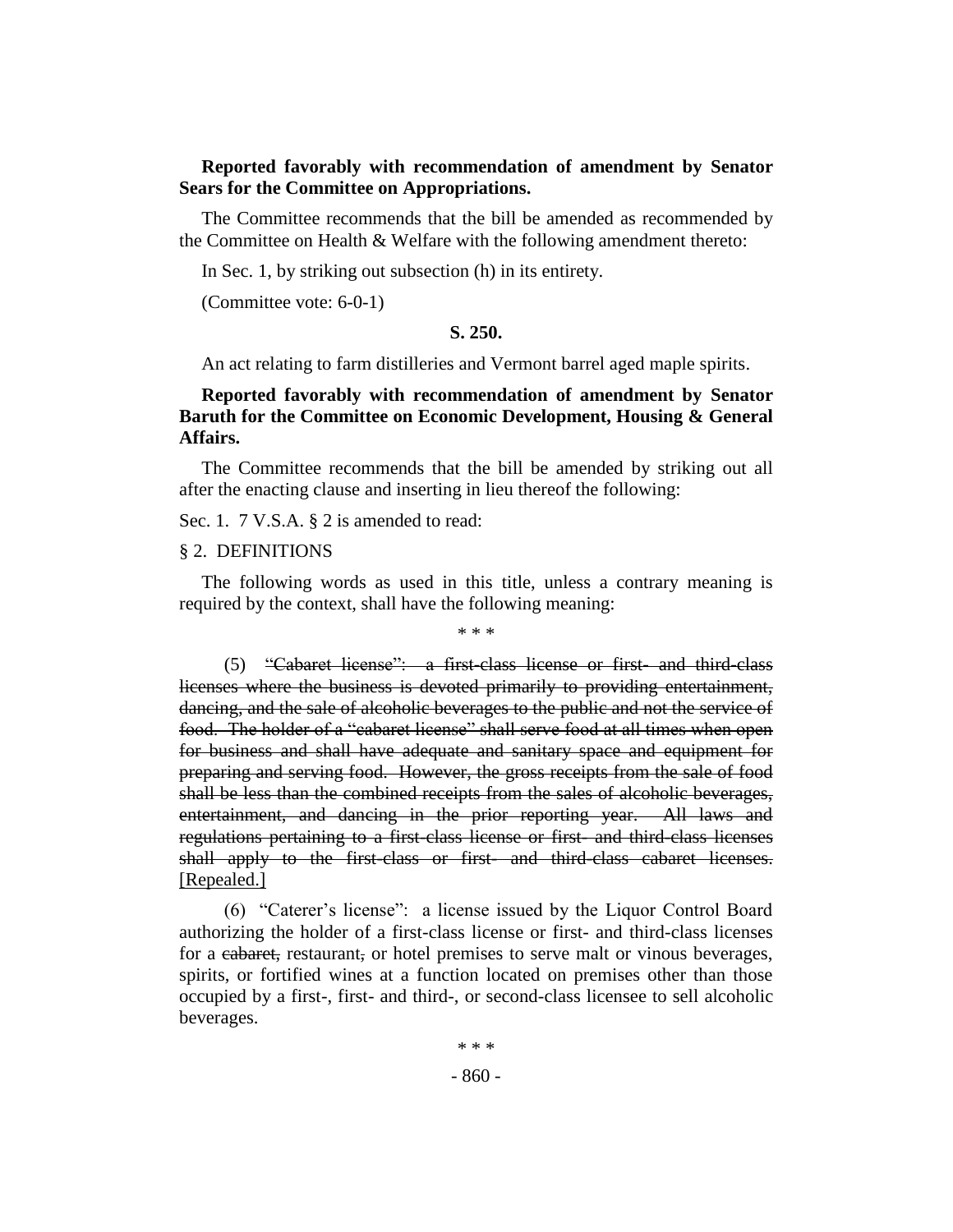(15) "Manufacturer's or rectifier's license": a license granted by the Liquor Control Board that permits the holder to manufacture or rectify spirits or malt beverages, or vinous beverages and fortified wines, or spirits and fortified wines. Spirits and fortified wines may be manufactured or rectified by a license holder for export and sale to the Liquor Control Board,  $\Theta$  and malt beverages and vinous beverages may be manufactured or rectified by a license holder for export and sale to bottlers or wholesale dealers. This license permits a manufacturer of vinous beverages or fortified wines to receive from another manufacturer licensed in or outside this State bulk shipments of vinous beverages to rectify with the licensee's own product, provided that the vinous beverages or fortified wines produced by a Vermont manufacturer may contain no more than 25 percent imported vinous beverage. The Liquor Control Board may grant to a licensed manufacturer or rectifier of spirits, fortified wines, vinous beverages, or malt beverages a first-class restaurant or cabaret license or a first- and a third-class restaurant or cabaret license permitting the licensee to sell alcoholic beverages to the public only at the manufacturer's premises, which for the purposes of a manufacturer of malt beverages, includes up to two licensed establishments that are located on the contiguous real estate of the holder of the manufacturer's license, provided the manufacturer or rectifier owns or has direct control over those establishments. A manufacturer of malt beverages who also holds a first-class restaurant or cabaret license may serve to a customer malt beverage by the glass, not to exceed eight glasses at one time and not to exceed four ounces in each glass. The Liquor Control Board may grant to a licensed manufacturer or a rectifier of malt beverages a secondclass license permitting the licensee to sell alcoholic beverages to the public anywhere on the manufacturer's or rectifier's premises. A licensed manufacturer or rectifier of vinous beverages may serve, with or without charge, at an event held on the premises of the licensee or the vineyard property at a location on the contiguous real estate of the licensee, spirits, fortified wines, vinous beverages, and malt beverages, provided the licensee gives the Department written notice of the event, including details required by the Department, at least five days before the event. Any beverages not manufactured by the licensee and served at the event shall be purchased on invoice from a licensed manufacturer or wholesale dealer or the Liquor Control Board.

\* \* \*

(27) "Special events permit": a permit granted by the Liquor Control Board permitting a person holding a manufacturer's or rectifier's license licensed manufacturer or rectifier to sell by the glass or by unopened bottle spirits, fortified wines, malt beverages, or vinous beverages manufactured or rectified by the license holder at an event open to the public that has been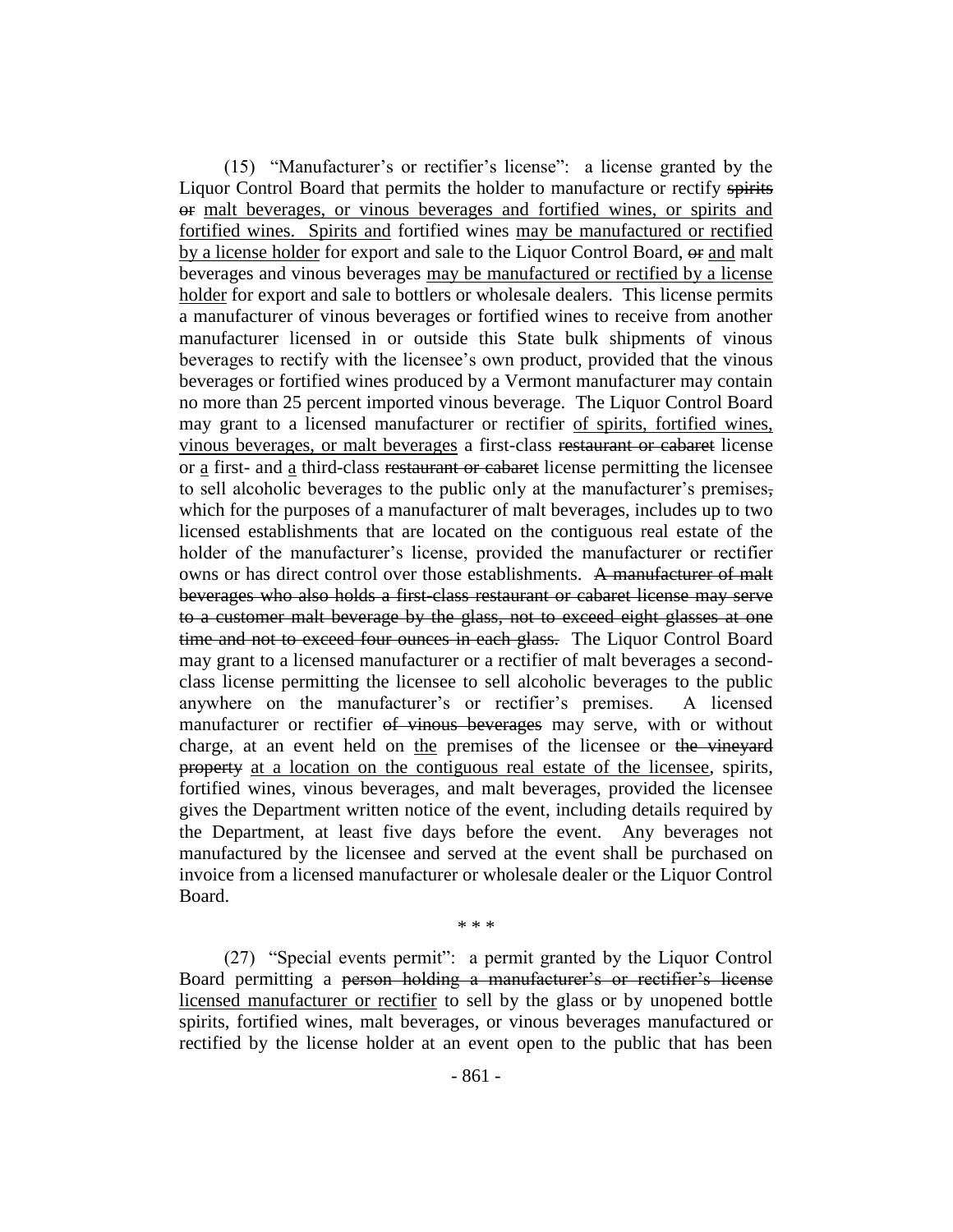approved by the local licensing authority. For the purposes of tasting only, the permit holder may distribute, with or without charge, beverages manufactured by the permit holder by the glass no more than two ounces per product and eight ounces total of malt beverages or vinous beverages and no more than one ounce in total of spirits or fortified wines to each individual. No more than 104 special events permits may be issued to a holder of a manufacturer's or rectifier's license licensed manufacturer or rectifier during a year. A special event events permit shall be valid for the duration of each public event or four days, whichever is shorter. Requests for a special events permit, accompanied by the fee as required by subdivision 231(13) of this title, shall be submitted to the Department of Liquor Control at least five days prior to the date of the event. Each manufacturer or rectifier planning to attend a single special event under this permit may be listed on a single permit. However, each attendance at a special event shall count toward the manufacturer's or rectifier's annual limit of 104 special-event-permit limitation special events permits.

(28) "Fourth-class license" or "farmers' market license": the license granted by the Liquor Control Board permitting a manufacturer or rectifier of malt beverages, vinous beverages, fortified wines, or spirits licensed manufacturer or rectifier to sell by the unopened container and distribute by the glass with or without charge, beverages manufactured by the licensee. No more than a combined total of ten fourth-class and farmers' market licenses may be granted to a licensed manufacturer or rectifier. At only one fourth-class license location, a manufacturer or rectifier of vinous beverages, malt beverages, fortified wines, or spirits licensed manufacturer or rectifier may sell by the unopened container and distribute by the glass, with or without charge, vinous beverages, malt beverages, fortified wines, or spirits produced by no more than five additional manufacturers or rectifiers, provided these beverages are purchased on invoice from the manufacturer or rectifier. A manufacturer or rectifier of vinous beverages, malt beverages, fortified wines, or spirits may sell its product to no more than five additional manufacturers or rectifiers. A fourth-class licensee may distribute by the glass no more than two ounces of malt beverages or vinous beverages with a total of eight ounces to each retail customer and no more than one-quarter ounce of spirits or fortified wine with a total of one ounce to each retail customer for consumption on the manufacturer's premises or at a farmers' market. A fourth-class fourth-class licensee may distribute by the glass up to four mixed drinks containing a combined total of no more than one ounce of spirits or fortified wine to each retail customer for consumption only on the manufacturer's premises. A farmers' market license is valid for all dates of operation for a specific farmers' market location.

\* \* \*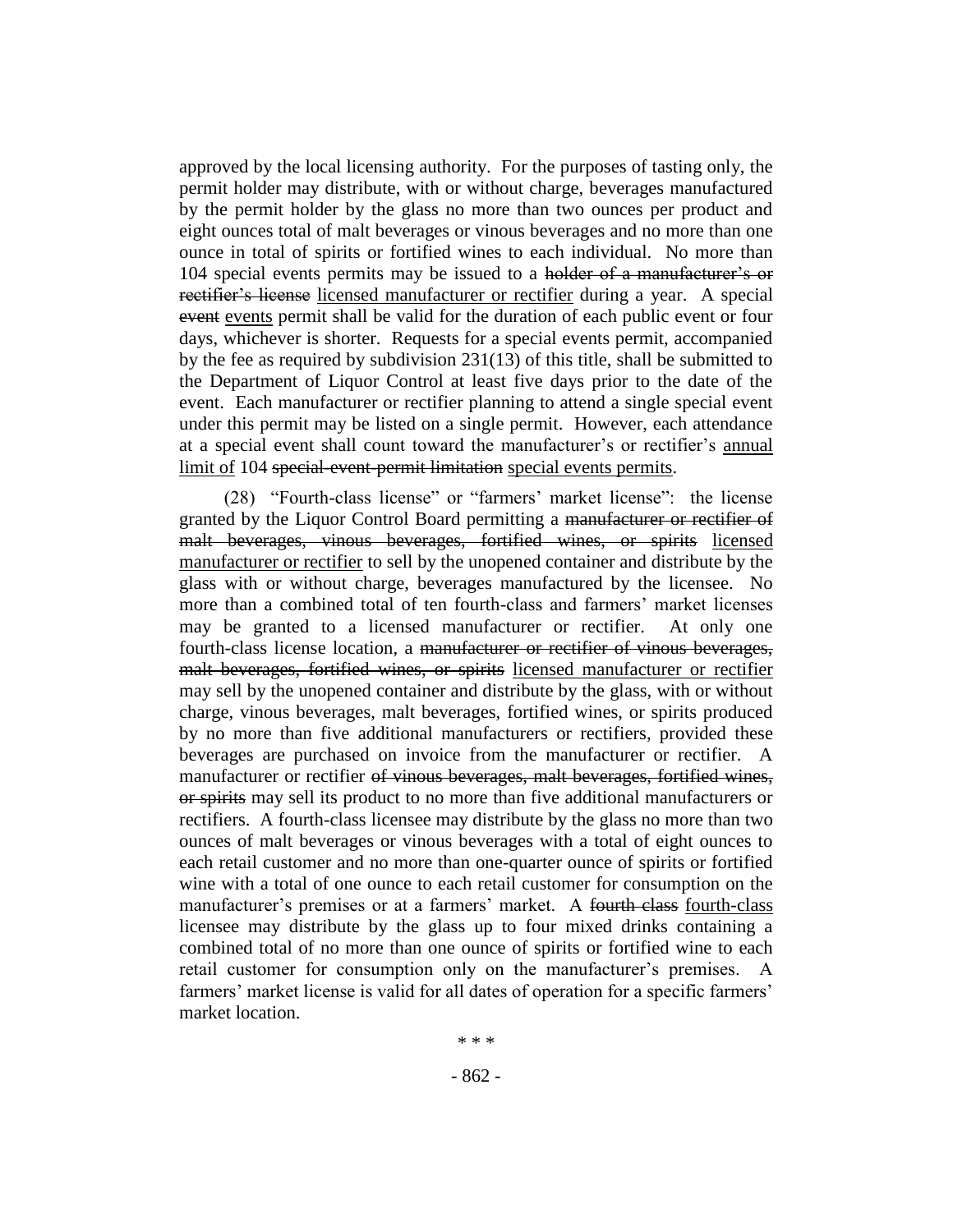(36) "Outside consumption permit": a permit granted by the Liquor Control Board allowing the holder of a first-class  $\Theta$ r, first- and third-class license holder and, or fourth-class license holder to allow for consumption of alcohol in a delineated outside area.

\* \* \*

(40) "Retail delivery permit": a permit granted by the Liquor Control Board that permits a second-class licensee to deliver malt beverages or vinous beverages sold by the licensee to the purchaser at a location in Vermont.

(41) "Destination resort master license": a license granted by the Liquor Control Board pursuant to section 472 of this title permitting a destination resort to designate licensed caterers and commercial caterers that will be permitted to cater individual events within the boundaries of the resort without being required to obtain a request to cater permit for each individual event. For purposes of a destination resort master license, a "destination resort" is a resort that contains at least 100 acres of land, offers at least 50 units of sleeping accommodations, offers food and beverage service to the public for consideration, and has related sports and recreational facilities for the convenience or enjoyment of its guests.

Sec. 2. 7 V.S.A. § 67 is amended to read:

§ 67. ALCOHOLIC BEVERAGE TASTINGS; PERMIT; PENALTIES

\* \* \*

(d) Promotional alcoholic beverage tasting:

(1) At the request of a holder of a first- or second-class license, a holder of a manufacturer's, rectifier's, or wholesale dealer's license may distribute without charge to the first- or second-class licensee's management and staff, provided they are of legal drinking age and are off duty for the rest of the day, two ounces per person of vinous or malt beverages for the purpose of promoting the beverage. At the request of a holder of a third-class license, a manufacturer or rectifier of spirits or fortified wines may distribute without charge to the third-class licensee's management and staff, provided they are of legal drinking age and are off duty for the rest of the day, one-quarter ounce of each beverage and no more than a total of one ounce to each individual for the purpose of promoting the beverage. No permit is required under this subdivision, but written notice of the event shall be provided to the Department of Liquor Control at least five days two days prior to the date of the tasting.

\* \* \*

(e) Tastings for product quality assurance. A licensed manufacturer or rectifier may distribute to its management and staff who are directly involved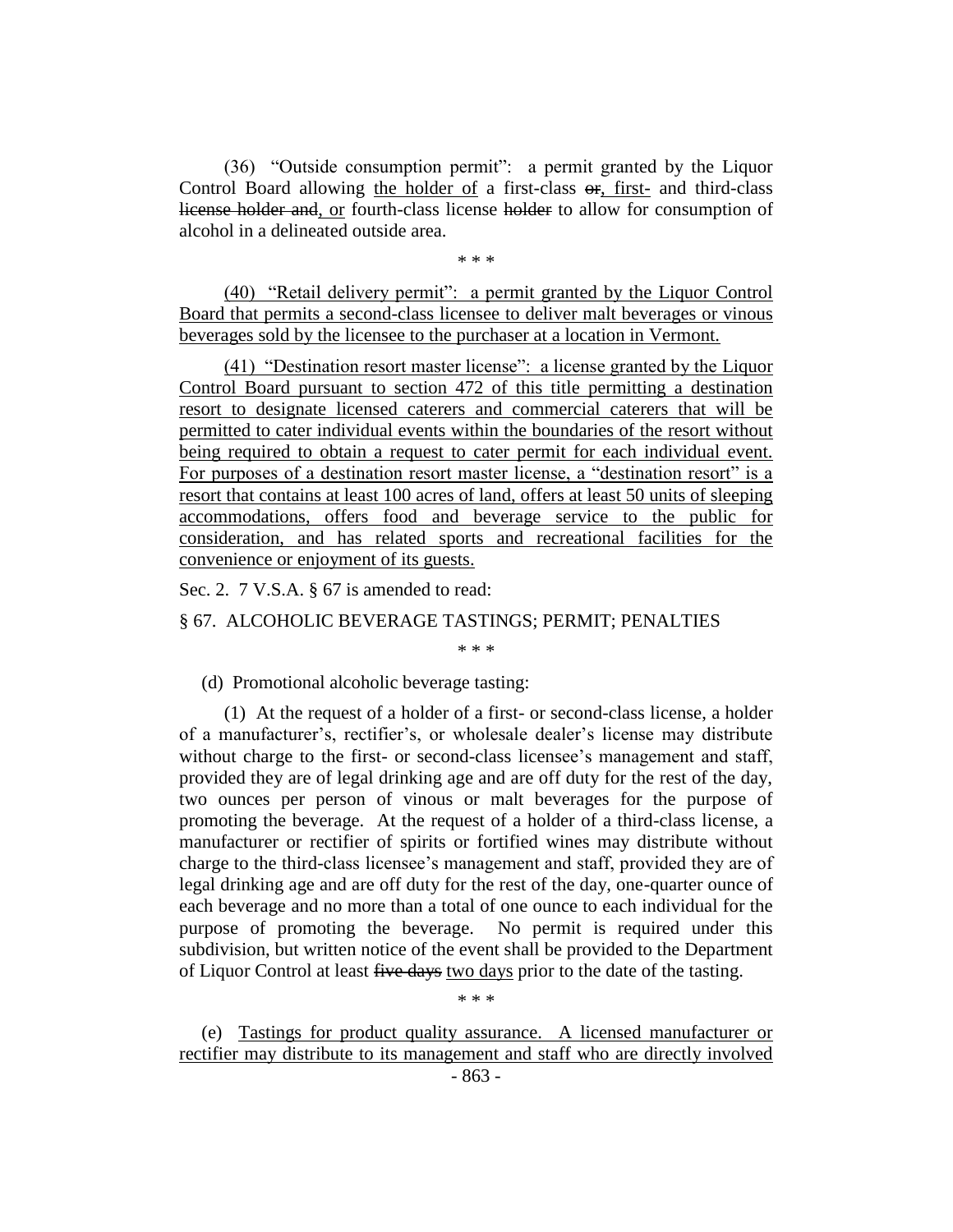in the production of the licensee's products, provided they are of legal drinking age and at the licensed premises, samples of the licensee's products for the purpose of assuring the quality of the products. Each sample of vinous or malt beverages shall be no larger than two ounces, and each sample of spirits or fortified wines shall be no larger than one-quarter ounce. No permit is required under this subsection.

(f) Age and training of servers. No individual who is under the age of 18 years of age or who has not received training as required by the Department may serve alcoholic beverages at an event under this section.

 $(f)(g)$  Penalties. The holder of a permit issued under this section that provides alcoholic beverages to an underage individual or permits an individual under the age of 18 years of age to serve alcoholic beverages at a beverage tasting event under this section shall be fined not less than \$500.00 nor more than \$2,000.00 or imprisoned not more than two years, or both.

Sec. 3. 7 V.S.A. § 70 is added to read:

## § 70. MANUFACTURERS OF MALT BEVERAGES; TRANSFER OF MALT BEVERAGES BETWEEN LICENSED LOCATIONS

(a) A licensed manufacturer of malt beverages may transfer malt beverages to a second licensed manufacturer of malt beverages without payment of taxes pursuant to section 421 of this title provided:

(1) the manufacturers are part of the same company;

(2) one manufacturer owns the controlling interest in the other manufacturer; or

(3) the controlling interest in each manufacturer is owned by the same person.

(b) For each transfer of malt beverages pursuant to this section, the manufacturers shall:

(1) document on invoices the amount of malt beverages transferred without payment of taxes; and

(2) prepare and maintain records of each transfer in accordance with all applicable federal laws and regulations.

Sec. 4. 7 V.S.A. § 231 is amended to read:

## § 231. FEES FOR LICENSES AND PERMITS; DISPOSITION OF FEES

(a) The following fees shall be paid: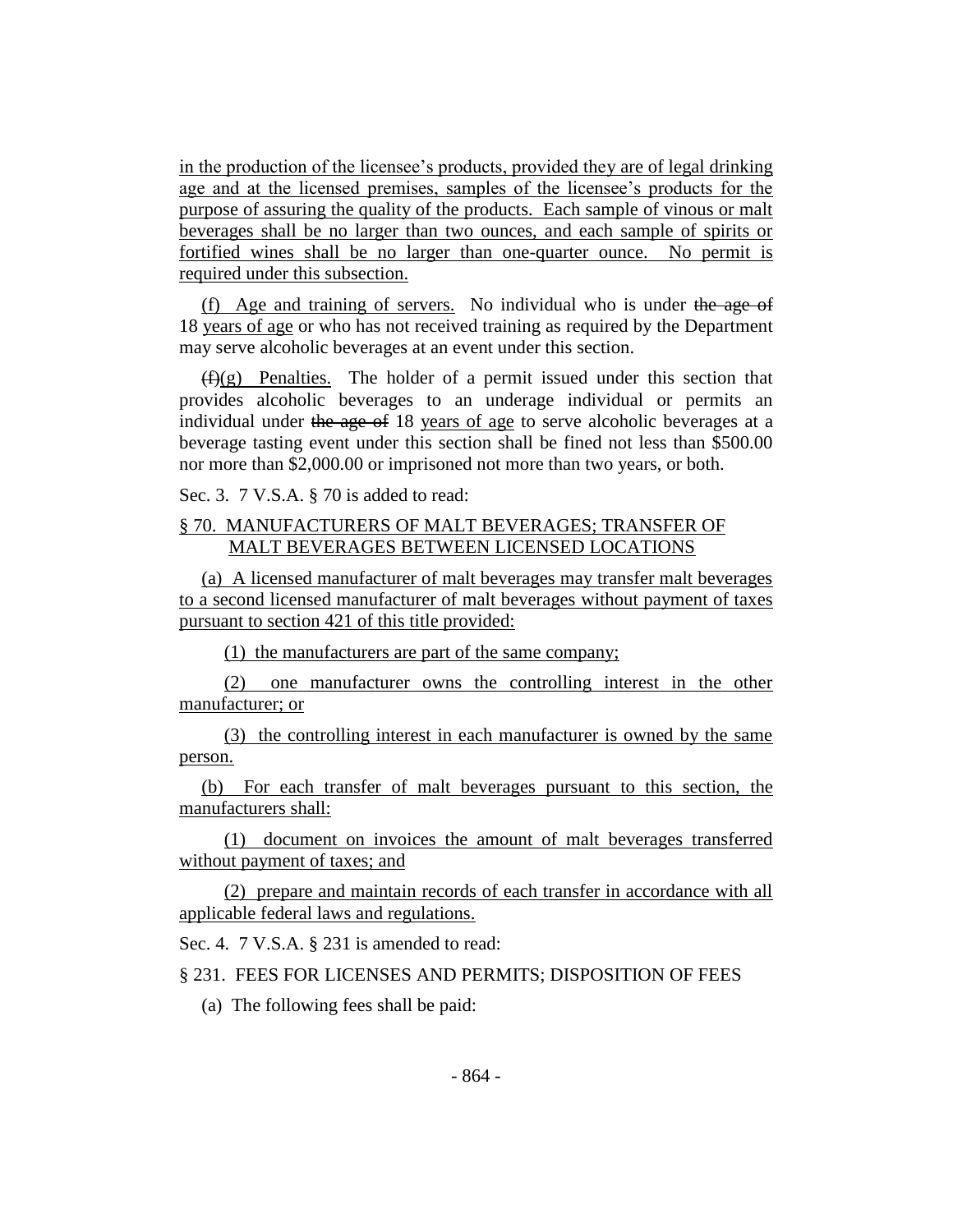(1) For a manufacturer's or rectifier's license to manufacture or rectify malt beverages and, or vinous beverages and fortified wines, or to manufacture or rectify spirits and fortified wines, \$310.00 for either each license.

\* \* \*

(11) For up to ten fourth-class vinous licenses,  $$70.00$ .

\* \* \*

(25) For a retail delivery permit, \$100.00.

(26) For a destination resort master license, \$500.00.

\* \* \*

Sec. 5. 7 V.S.A. § 222 is amended to read:

## § 222. FIRST- AND SECOND-CLASS LICENSES; GRANTING OF; SALE TO MINORS; CONTRACTING FOR FOOD SERVICE

With the approval of the Liquor Control Board, the control commissioners may grant the following licenses to a retail dealer for the premises where the dealer carries on business:

(1) Upon making application and paying the license fee provided in section 231 of this title, a first-class license which authorizes the dealer to sell malt and vinous beverages for consumption only on those premises, and upon satisfying the Liquor Control Board that the premises are leased, rented, or owned by the retail dealer and are devoted primarily to dispensing meals to the public, except clubs and cabarets, and that the premises have adequate and sanitary space and equipment for preparing and serving meals. The term "public" includes patrons of hotels, boarding houses, restaurants, dining cars, and similar places where meals are served. A retail dealer carrying on business in more than one place shall acquire a first-class license for each place where the retail dealer sells malt and vinous beverages. No malt or vinous beverages shall be sold by a first-class licensee to a minor. Partially consumed bottles of vinous beverages or specialty beers that were purchased with a meal may be removed from first-class licensed premises provided the beverages are recapped or resealed.

\* \* \*

(7)(A) The Liquor Control Board may grant a retail delivery permit to a second-class licensee if the licensee files an application accompanied by the fee provided in section 231 of this title.

(B)(i) A retail delivery permit holder may deliver malt beverages or vinous beverages sold from the licensed premises for consumption off the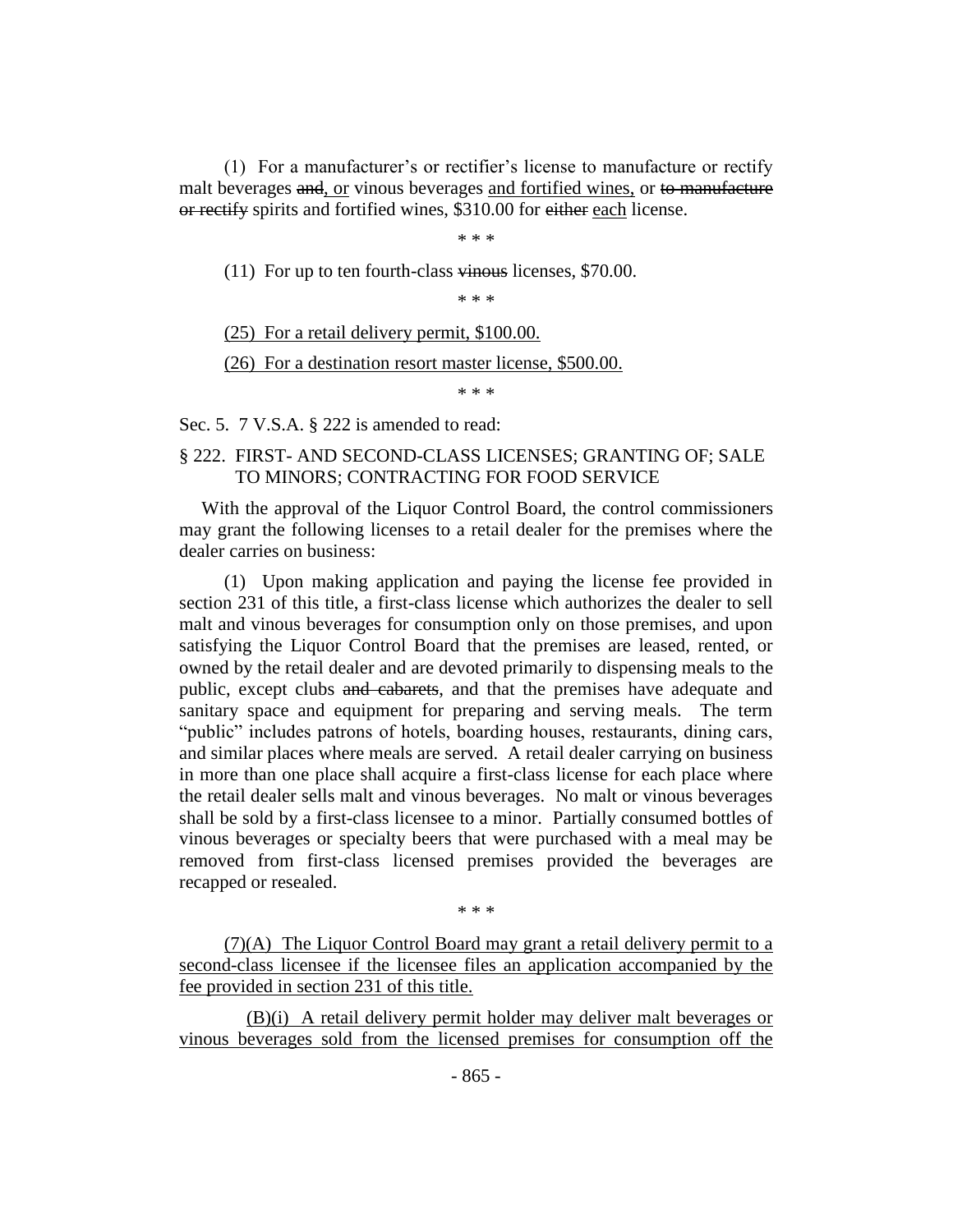premises to the purchaser at a location in Vermont between the hours of 9:00 a.m. and 5:00 p.m.

(ii) An employee of a retail delivery permit holder shall not be permitted to make deliveries of malt beverages or vinous beverages pursuant to the permit unless he or she has completed a training program approved by the Department as required pursuant to section 239 of this chapter.

(C) The Liquor Control Board shall adopt rules to implement this subdivision (7).

Sec. 6. 7 V.S.A. § 224 is amended to read:

## § 224. THIRD-CLASS LICENSES; OPEN CONTAINERS

(a) The Liquor Control Board may grant to a person who operates a hotel, restaurant, cabaret, or club a license of the third class if the person files an application accompanied by the license fee as provided in section 231 of this title for the premises in which the business of the hotel, restaurant, cabaret, or club is carried on. The holder of a third-class license may sell spirits and fortified wines for consumption only on the premises covered by the license. The applicant for a third-class license shall satisfy the Liquor Control Board that the applicant is the bona fide owner or lessee of the premises and that the premises are operated for the purpose covered by the license.

\* \* \*

Sec. 7. 7 V.S.A. § 242 is added to read:

#### § 242. DESTINATION RESORT MASTER LICENSES

(a) The Liquor Control Board may grant a destination resort master license to a person that operates a destination resort if the applicant files an application with the Liquor Control Board accompanied by the license fee provided in section 231 of this title. In addition to any information required pursuant to rules adopted by the Board, the application shall:

(1) designate all licensed caterers and commercial caterers that are proposed to be permitted to cater individual events within the boundaries of the resort pursuant to the destination resort master license;

(2) demonstrate that the destination resort:

(A) contains at least 100 acres of land; and

(B) offers at least 50 units of sleeping accommodations; and

(3) include a plan of the destination resort that sets forth:

(A) the destination resort boundaries;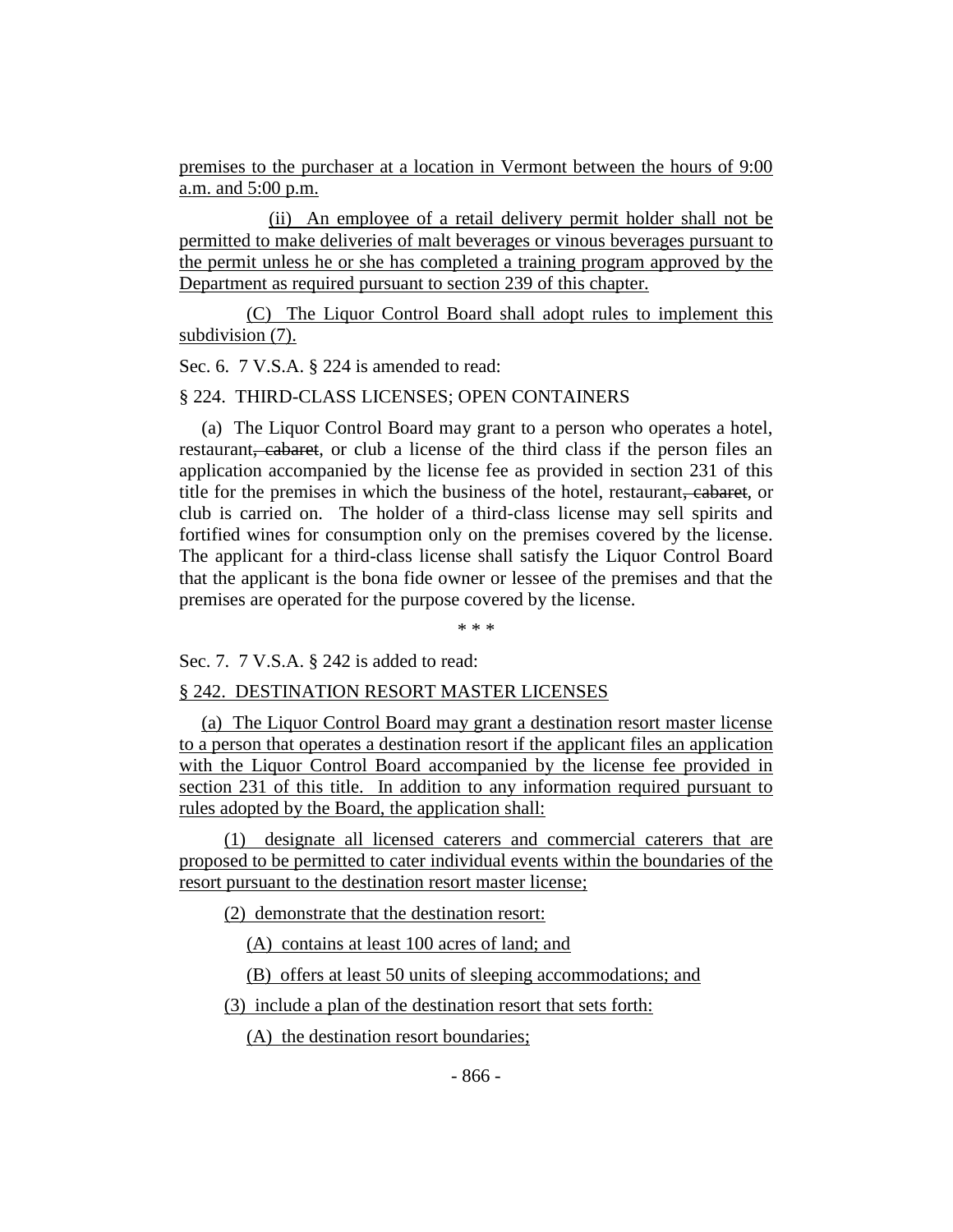(B) the ownership of the destination resort lands;

(C) the location and general design of buildings and other improvements within the resort boundaries; and

(D) the location of any sports and recreational facilities within the resort boundaries.

(b) A licensee may, upon five days' notice to the Department, amend the list of licensed caterers and commercial caterers that are designated in the destination resort master license.

(c) The holder of the destination resort master license shall, at least two days prior to the date of the event, provide the Department and local control commissioners with written notice of an event within the resort boundaries that will be catered pursuant to the master licenses. A licensed caterer or commercial caterer that is designated in the master license shall not be required to obtain a request to cater permit to cater an event occurring within the destination resort boundaries if the master licensee has provided the Department and local control commissioners with the required notice pursuant to this subsection.

(d) Real estate of a destination resort master license holder that is not contiguous with the license holder's principal premises or is located in a different municipality from the license holder's principal premises may be included in the destination resort's boundaries if it is clearly identified and delineated on the plan of the destination resort that is submitted pursuant to subsection (a) of this section.

Sec. 8. 7 V.S.A. § 424 is amended to read:

#### § 424. COLLECTION

The liquor control board Liquor Control Board shall collect the tax imposed under section 422 of this title from the purchaser thereof. The taxes  $\overline{50}$ collected on sales by the Liquor Control Board shall be paid weekly to the state treasurer State Treasurer, and the taxes collected on sales by a manufacturer or rectifier shall be paid quarterly to the State Treasurer.

Sec. 9. 7 V.S.A. § 101 is amended to read:

## § 101. COMPOSITION OF DEPARTMENT; COMMISSIONER OF LIQUOR CONTROL; LIQUOR CONTROL BOARD

(a) The Department of Liquor Control, created by 3 V.S.A. § 212, shall include the Commissioner of Liquor Control and the Liquor Control Board.

(b)(1) The Liquor Control Board shall consist of five persons, not more than three members of which shall belong to the same political party.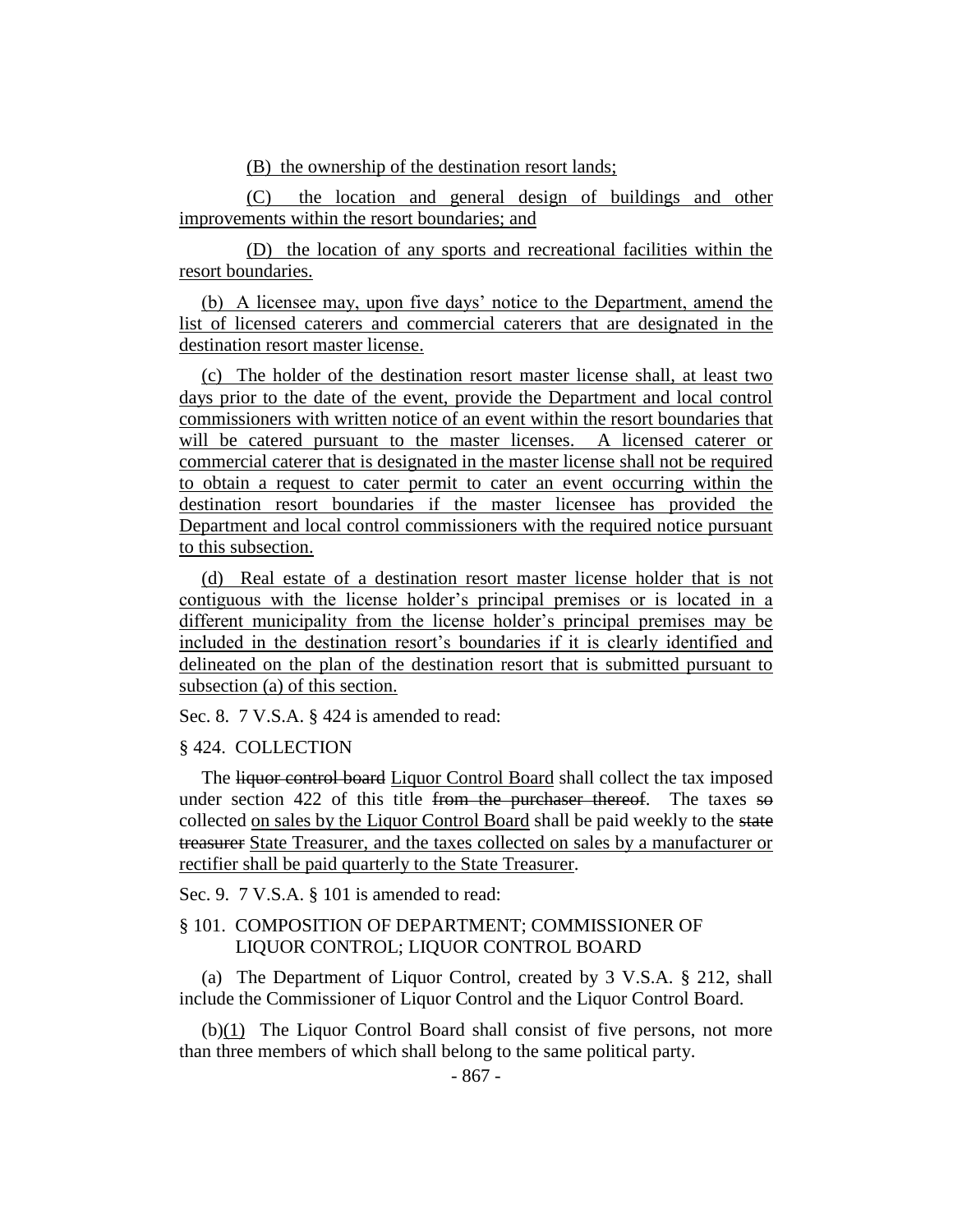(2)(A) Biennially, with With the advice and consent of the Senate, the Governor shall appoint a person as a member members of such the Board for a staggered five-year term, whose staggered five-year terms.

(B) The Governor shall fill a vacancy occurring during a term by an appointment for the unexpired term in accordance with the provisions of 3 V.S.A. § 257(b).

(C) A member's term of office shall commence on February 1 of the year in which such appointment is made the member is appointed.

(3) The Governor shall biennially designate a member of such the Board to be its Chair.

Sec. 10. 7 V.S.A. § 102 is amended to read:

§ 102. REMOVAL

After Notwithstanding any provision of 3 V.S.A. § 2004 to the contrary, after notice and hearing, the governor Governor may remove a member of the liquor control board Liquor Control Board for incompetency, failure to discharge his or her duties, malfeasance, immorality, or other cause inimical to the general good of the state State. In case of such removal, the governor Governor shall appoint a person to fill the unexpired term.

Sec. 11. 7 V.S.A. § 106 is amended to read:

§ 106. COMMISSIONER OF LIQUOR CONTROL; REPORTS; RECOMMENDATIONS

The board shall employ an executive officer, who shall be the secretary of the board and shall be called the commissioner of liquor control. The commissioner shall be appointed for an indefinite period and shall be subject to removal upon the majority vote of the entire board. At such times and in such detail as the board directs, the commissioner shall make reports to the board concerning the liquor distribution system of the state, together with such recommendations as he deems proper for the promotion of the general good of the state.

(a)(1) With the advice and consent of the Senate, the Governor shall appoint from among no fewer than three candidates proposed by the Liquor Control Board a Commissioner of Liquor Control for a term of four years.

(2) The Board shall review the applicants for the position of Commissioner of Liquor Control and by a vote of the majority of the members of the Board shall select candidates to propose to the Governor. The Board shall consider each applicant's administrative expertise and his or her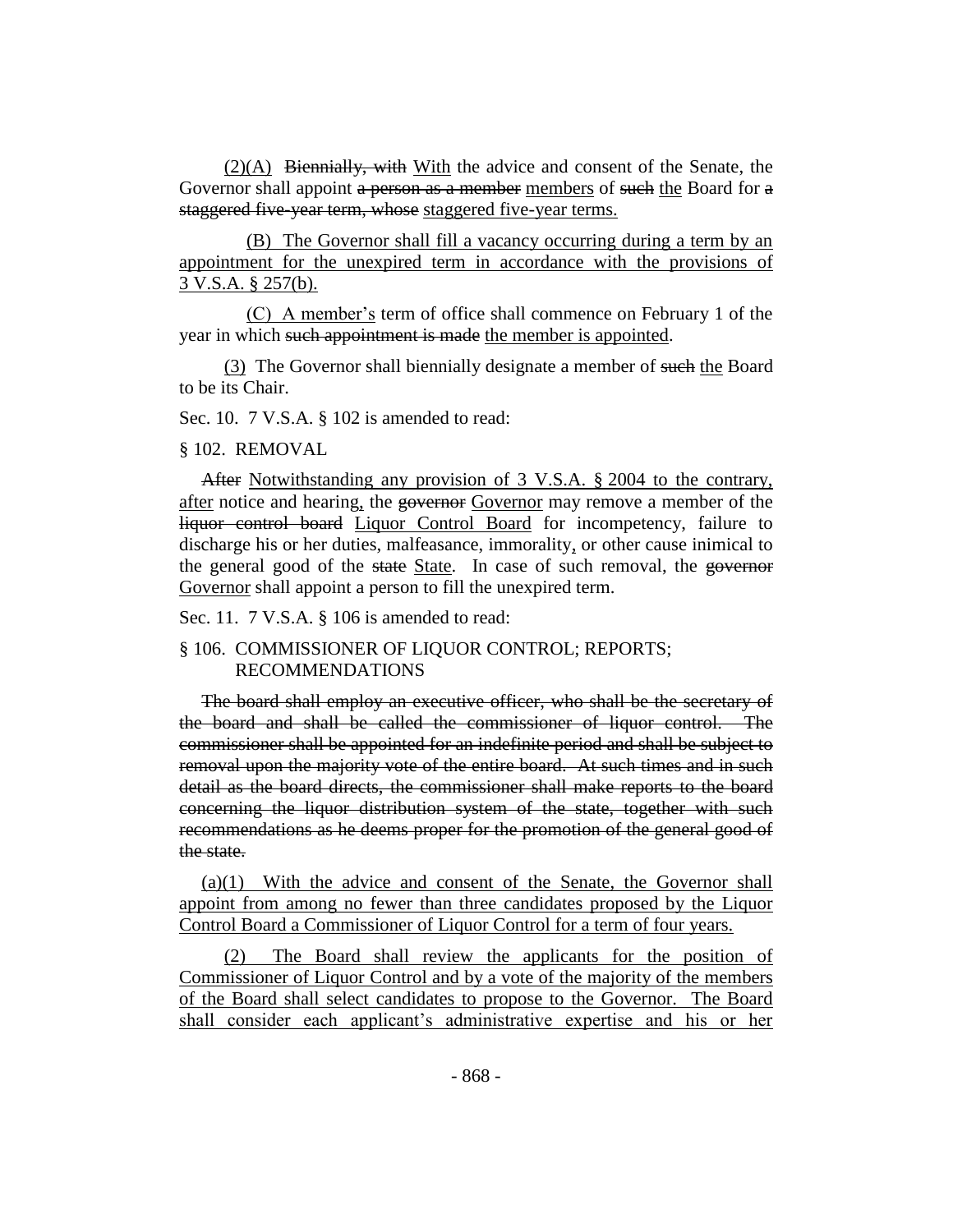knowledge regarding the business of distributing and selling alcoholic beverages.

(b) The Commissioner shall serve at the pleasure of the Governor until the end of the term for which he or she is appointed or until a successor is appointed.

Sec. 12. 7 V.S.A. § 107 is amended to read:

#### § 107. DUTIES OF COMMISSIONER OF LIQUOR CONTROL

The Commissioner of Liquor Control shall:

(1) In towns which that vote to permit the sale of spirits and fortified wines, establish such number of local agencies therein as the Board shall determine, enter into agreements for the rental of necessary and adequate quarters, and employ suitable assistants for the operation thereof. However, it shall not be obligatory upon the Liquor Control Board shall not be obligated to establish an agency in every town which that votes to permit the sale of spirits and fortified wines.

(2) Make regulations Recommend rules subject to the approval of and adoption by the Board governing the hours during which such local agencies shall be open for the sale of spirits and fortified wines and governing, the qualifications, deportment, and salaries of the agencies' employees, and the business, operational, financial, and revenue standards that must be met for the establishment of an agency and its continued operation.

(3) Make regulations Recommend rules subject to the approval  $\Theta$  and adoption by the Board governing:

(A) the prices at which spirits shall be sold by local agencies, the method for their delivery, and the quantities of spirits that may be sold to any one person at any one time; and

(B) the minimum prices at which fortified wines shall be sold by local agencies and second-class licensees that hold fortified wine permits, the method for their delivery, and the quantities of fortified wines that may be sold to any one person at any one time.

(4) Supervise the quantities and qualities of spirits and fortified wines to be kept as stock in local agencies and make regulations recommend rules subject to the approval of and adoption by the Board regarding the filling of requisitions therefor on the Commissioner of Liquor Control.

(5) Purchase through the Commissioner of Buildings and General Services spirits and fortified wines for and in behalf of the Liquor Control Board, supervise the their storage thereof and the distribution to local agencies,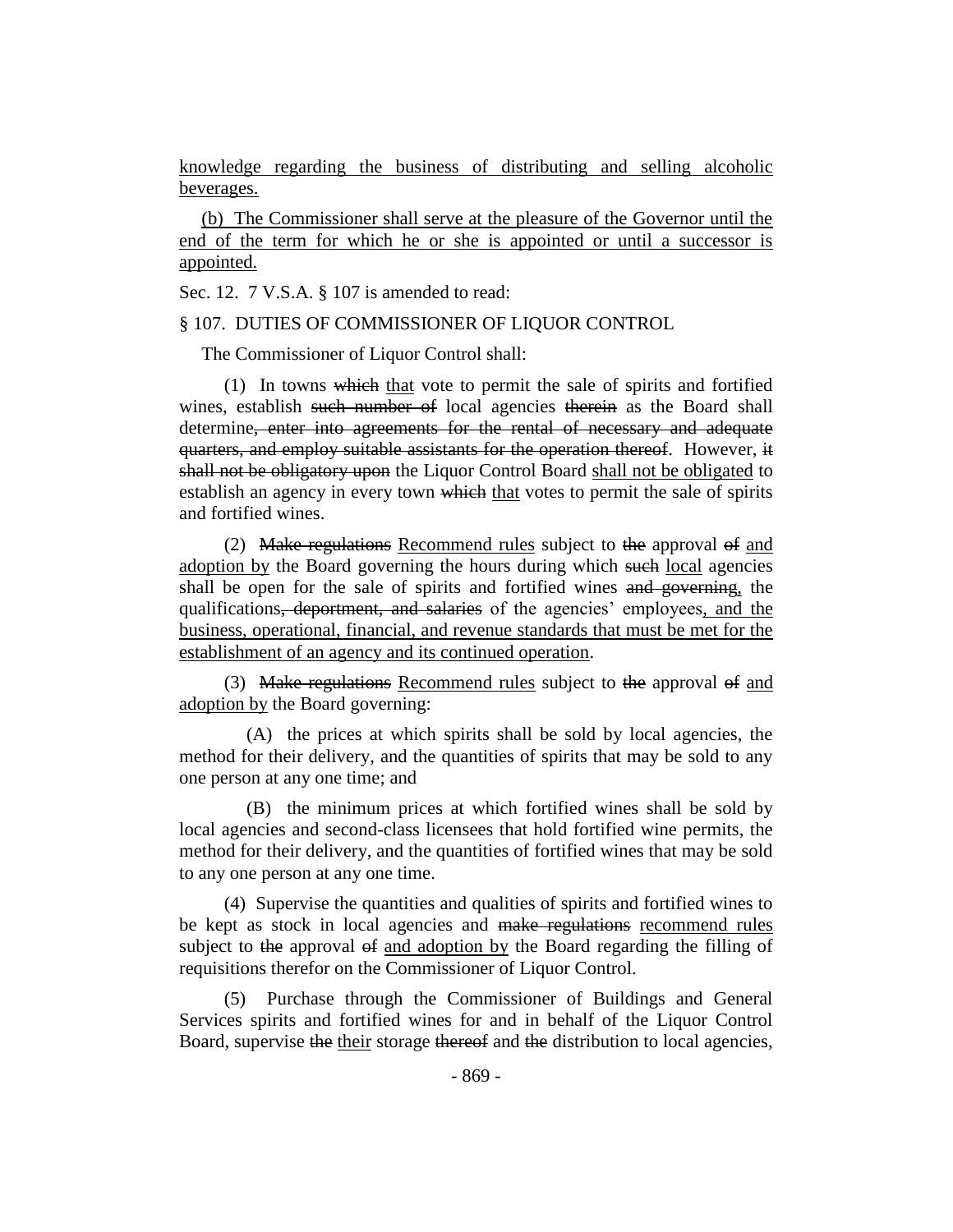druggists and, licensees of the third class, third-class licensees, and holders of fortified wine permits, and make regulations recommend rules subject to the approval of and adoption by the Board regarding the sale and delivery from the central storage plant.

(6) Check and audit the income and disbursements of all local agencies, and the central storage plant.

(7) Report to the Board regarding the State's liquor control system and make recommendations for the promotion of the general good of the State.

(8) Devise methods and plans for eradicating intemperance and promoting the general good of the state State and make effective such methods and plans as part of the administration of this title.

### Sec. 13. RULEMAKING

On or before July 1, 2017, the Commissioner shall prepare and submit to the Liquor Control Board for its approval and adoption his or her recommendation for rules to govern the business, operational, financial, and revenue standards for local agencies as necessary to implement this act.

## Sec. 14. LEGISLATIVE COUNCIL; DRAFT LEGISLATION

On or before January 15, 2017, the Legislative Council, in consultation with the Commissioner of Liquor Control, the Liquor Control Board, and the Office of the Attorney General, shall prepare and submit a draft bill to the House Committee on General, Housing and Military Affairs and the Senate Committee on Economic Development, Housing and General Affairs that makes statutory amendments of a technical nature to improve the clarity of Title 7 through the reorganization of its provisions and the modernization of its statutory language. The draft bill shall also identify all statutory sections of Title 7 that the General Assembly shall amend substantively in order to remove out-of-date and obsolete provisions or to reflect more accurately the current practices and programs of the Liquor Control Board and the Department of Liquor Control.

## Sec. 15. COMMISSIONER OF LIQUOR CONTROL; CURRENT TERM; APPOINTMENT OF SUCCESSOR

The Commissioner of Liquor Control in office on the effective date of this act shall be deemed to have commenced a four-year term pursuant to 7 V.S.A. § 106(a)(1) on February 1, 2016. The Commissioner shall serve until the end of the four-year term or until a successor is appointed as provided pursuant to 7 V.S.A. § 106. Notwithstanding any provision of 3 V.S.A. § 2004 or 7 V.S.A. § 106(b) to the contrary, during this current term, the Governor may remove the Commissioner for cause after notice and a hearing.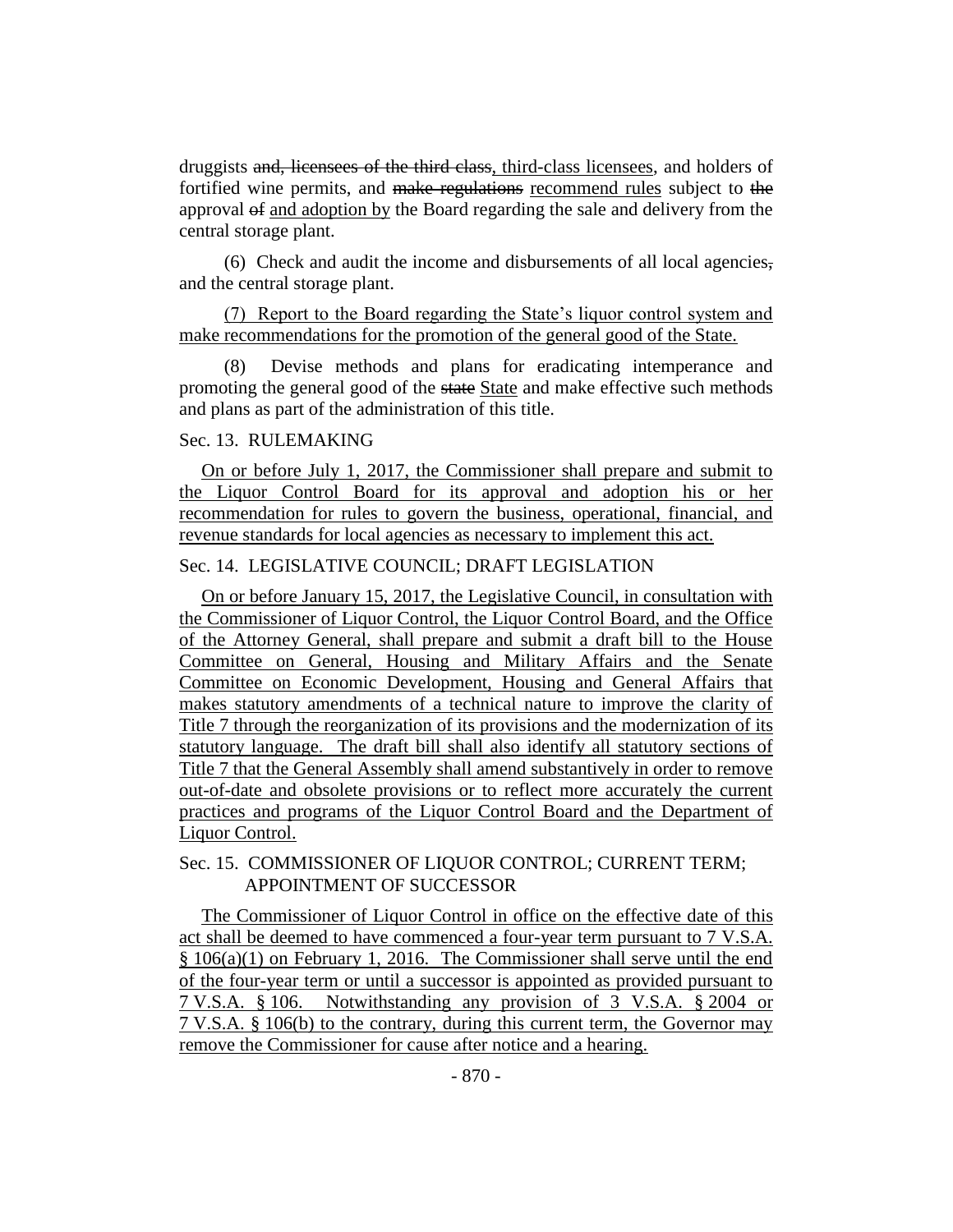Sec. 16. EFFECTIVE DATE

(a) This section shall take effect on July 1, 2016.

(b) In Sec. 4, 7 V.S.A.  $\S 231$ , subdivisions (a)(1) (manufacturer's or rectifier's license) and (a)(11) (fourth-class license) shall take effect on July 2, 2016. The remaining provisions of Sec. 4 shall take effect on July 1, 2016.

(c) The remaining sections of this act shall take effect on July 1, 2016.

And that after passage the title of the bill be amended to read: "An act relating to alcoholic beverages"

(Committee vote: 5-0-0)

#### **Reported favorably with recommendation of amendment by Senator Westman for the Committee on Finance.**

The Committee recommends that the bill be amended as recommended by the Committee on Economic Development, Housing & General Affairs with the following amendment thereto:

In Sec. 4, 7 V.S.A. § 231, by striking out subdivision (a)(26) in its entirety and inserting a new subdivision (a)(26) to read as follows:

(26) For a destination resort master license, \$1,000.00.

(Committee vote: 7-0-0)

#### **ORDERED TO LIE**

#### **S. 220.**

An act relating to the public financing of campaigns.

**PENDING QUESTION:** Shall the bill be amended as recommended by the Committee on Government Operations?

(For text of report of the Committee on Government Operations, see Senate Journal of March 16, 2016, page 577)

## **CONCURRENT RESOLUTIONS FOR ACTION**

**H.C.R. 279-286** (For text of Resolutions, see Addendum to House Calendar for March 17, 2016)

#### **CONFIRMATIONS**

The following appointments will be considered by the Senate, as a group, under suspension of the Rules, as moved by the President *pro tempore,* for confirmation together and without debate, by consent thereby given by the Senate. However, upon request of any senator, any appointment may be singled out and acted upon separately by the Senate, with consideration given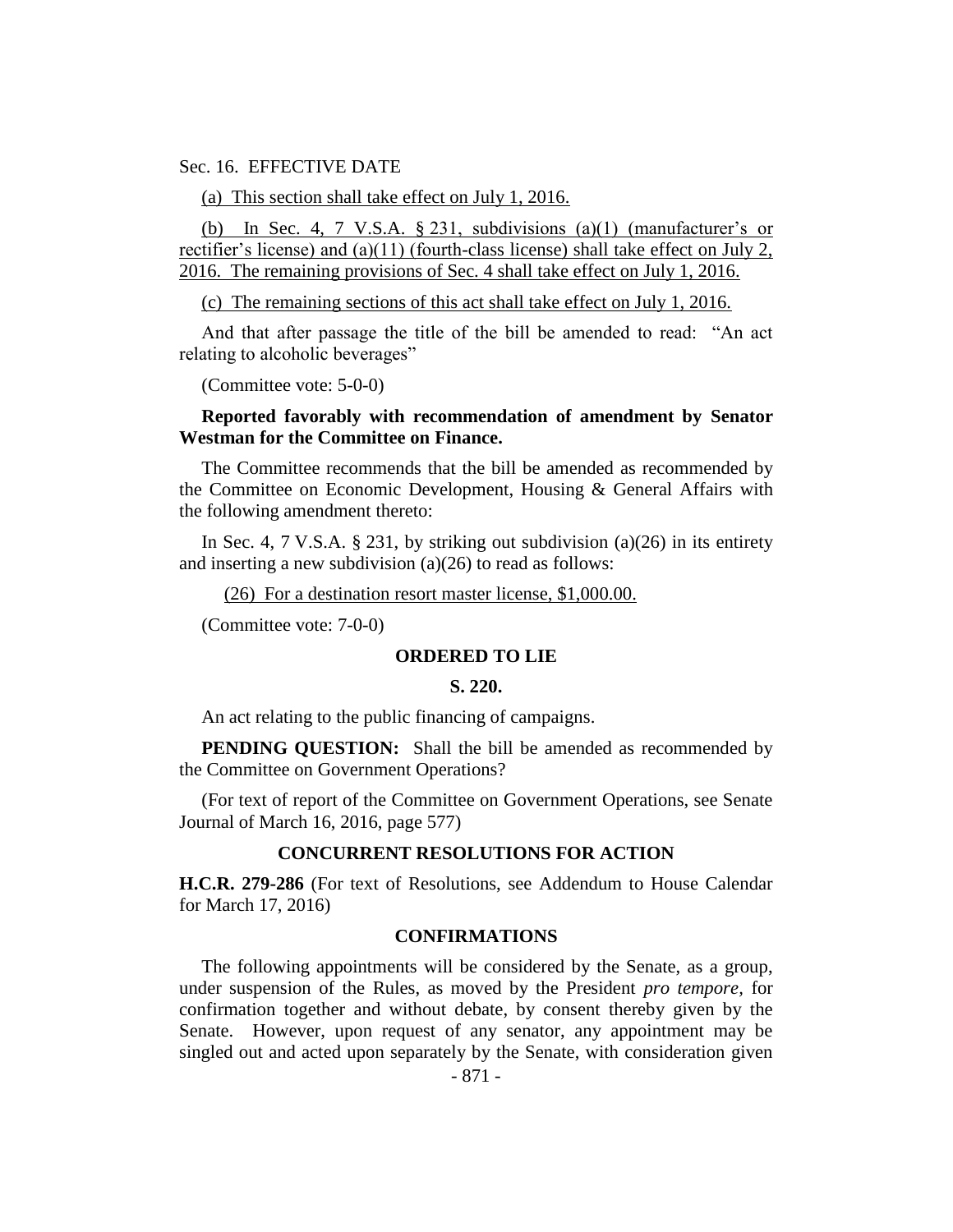to the report of the Committee to which the appointment was referred, and with full debate; and further, all appointments for the positions of Secretaries of Agencies, Commissioners of Departments, Judges, Magistrates, and members of the Public Service Board shall be fully and separately acted upon.

Kirstin Schoonover of Huntington – Superior Court Judge – By Sen. Benning for the Committee on Judiciary. (2/25/16)

Brian Valentine of Huntington – Magistrate Division Judge – By Sen. Nitka for the Committee on Judiciary. (3/9/16)

Mary Morrissey of Jericho – Superior Court Judge – By Sen. Ashe for the Committee on Judiciary. (3/9/16)

Christopher Cole of Richmond – Secretary of the Agency of Transportation – By Sen. Mazza for the Committee on Transportation. (3/16/16)

Kevin Bourdon of Waltham – Member, Electricians Licensing Board – By Sen. Balint for the Committee on Econ. Dev., Housing and General Affairs. (3/11/16)

Hannah Sessions of Salisbury – Member, Vermont Housing and Conservation Board – By Sen. Balint for the Committee on Econ. Dev., Housing and General Affairs. (3/11/16)

Robert Williams of Poultney – Member, Electricians Licensing Board – By Sen. Mullin for the Committee on Econ. Dev., Housing and General Affairs. (3/15/16)

Thomas Lauzon of Barre – Member, Liquor Control Board – By Sen. Cummings for the Committee on Econ. Dev., Housing and General Affairs. (3/15/16)

# **FOR INFORMATION ONLY CROSS OVER DATES**

The Joint Rules Committee established the following Crossover deadlines:

(1) All **Senate/House** bills must be reported out of the last committee of reference (including the Committees on Appropriations and Finance/Ways and Means, except as provided below in (2) and the exceptions listed below) on or before **Friday, March 11, 2016**, and filed with the Secretary/Clerk so they may be placed on the Calendar for Notice the next legislative day.

(2) All **Senate/House** bills referred pursuant to Senate Rule 31 or House Rule 35(a) to the Committees on Appropriations and Finance/Ways and Means must be reported out by the last of those committees on or before **Friday,**